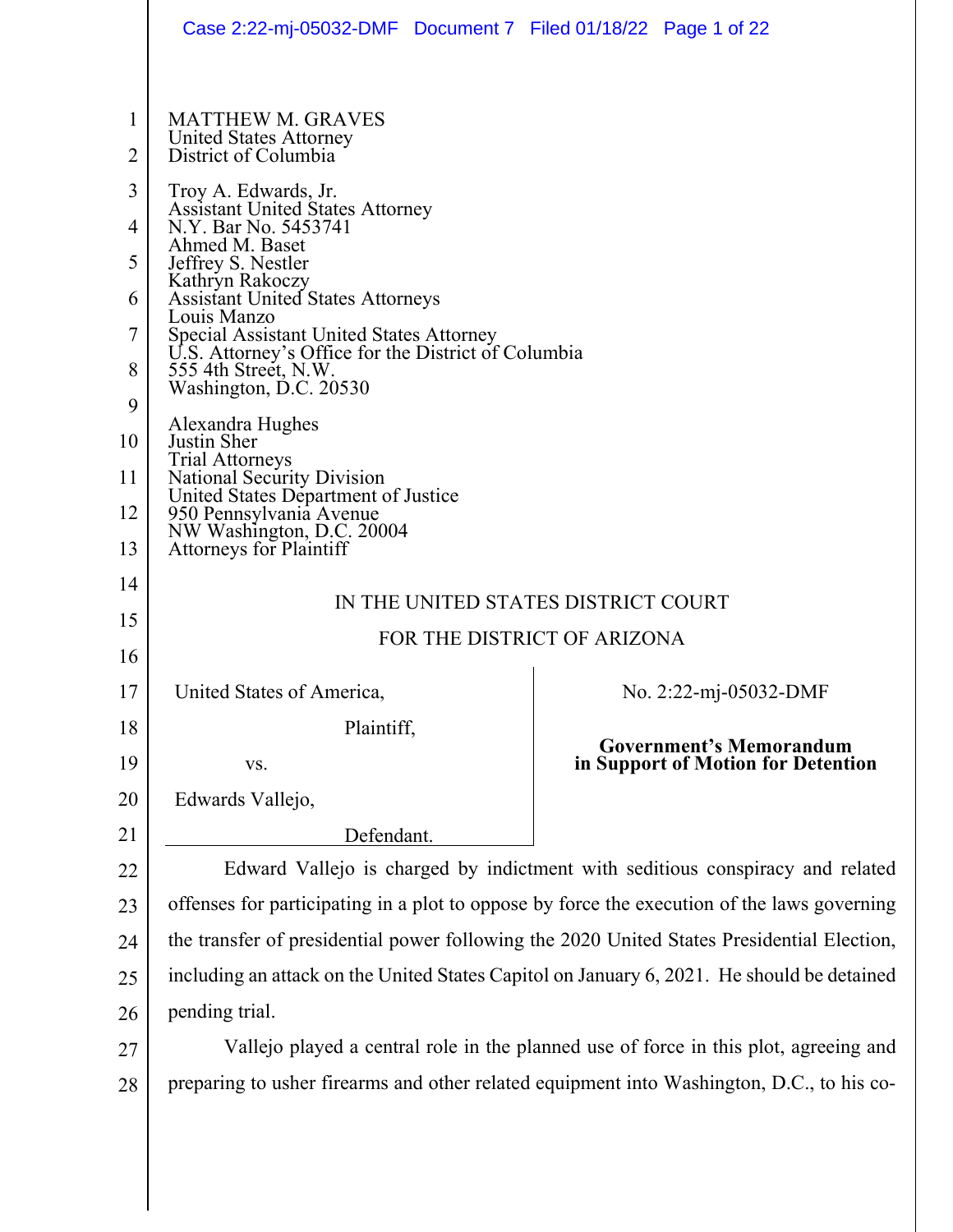conspirators. After January 6, Vallejo continued to look for ways to support the coconspirators' mission. He also acknowledged commands by the leader of the conspiracy to watch out for "turn-coat snitches" amongst the co-conspirators' ranks. Based on the compelling evidence of Vallejo's role in the charged offenses, there are no conditions of release that can reasonably assure the safety of the community or the defendant's appearance in court. Vallejo also poses a risk obstruction of justice should he be released. Pretrial detention is warranted and necessary.

8

1

2

3

4

5

6

7

#### **I. Procedural Background**

9 10 11 12 13 14 15 16 17 18 19 20 21 22 Vallejo is charged with seditious conspiracy, in violation of 18 U.S.C. § 2384; conspiracy to obstruct Congress, in violation of 18 U.S.C. § 1512(k); obstruction of an official proceeding, in violation of 18 U.S.C.  $\S$  1512(c)(2); and conspiracy to prevent an officer from discharging any duties, in violation of 18 U.S.C. § 372. Upon return of the indictment, a United States Magistrate Judge for the District of Columbia issued a warrant for Vallejo's arrest. Vallejo was arrested on January 13, 2022, and he had his initial appearance before this Court on Friday, January 14. The United States has moved for Vallejo's pretrial detention pursuant to 18 U.S.C.  $\S$ § 3142(f)(1)(E) (case that involves a felony "that involves the possession or use of a firearm, destructive device … or any other dangerous weapon"),  $3142(f)(2)(A)$  (case that involves "a serious risk that [the defendant] will flee"), and  $3142(f)(2)(B)$  (case that involves "a serious risk that [the defendant] will obstruct or attempt to obstruct justice, or threaten, injure, or intimidate, or attempt to threaten, injure, or intimidate, a prospective witness or juror"). The detention hearing is scheduled for January 20.

23

#### **II. Factual Background**

24 25 26 27 28 Vallejo participated in a plot to oppose by force the execution of the laws governing the transfer of presidential power in the United States. In November 2020, days after the Presidential Election, co-defendant Elmer Stewart Rhodes III, the leader of the conspiracy, began recruiting co-conspirators to join him in traveling to Washington, D.C., for operations aimed at stopping the transfer of power with the support of an armed "quick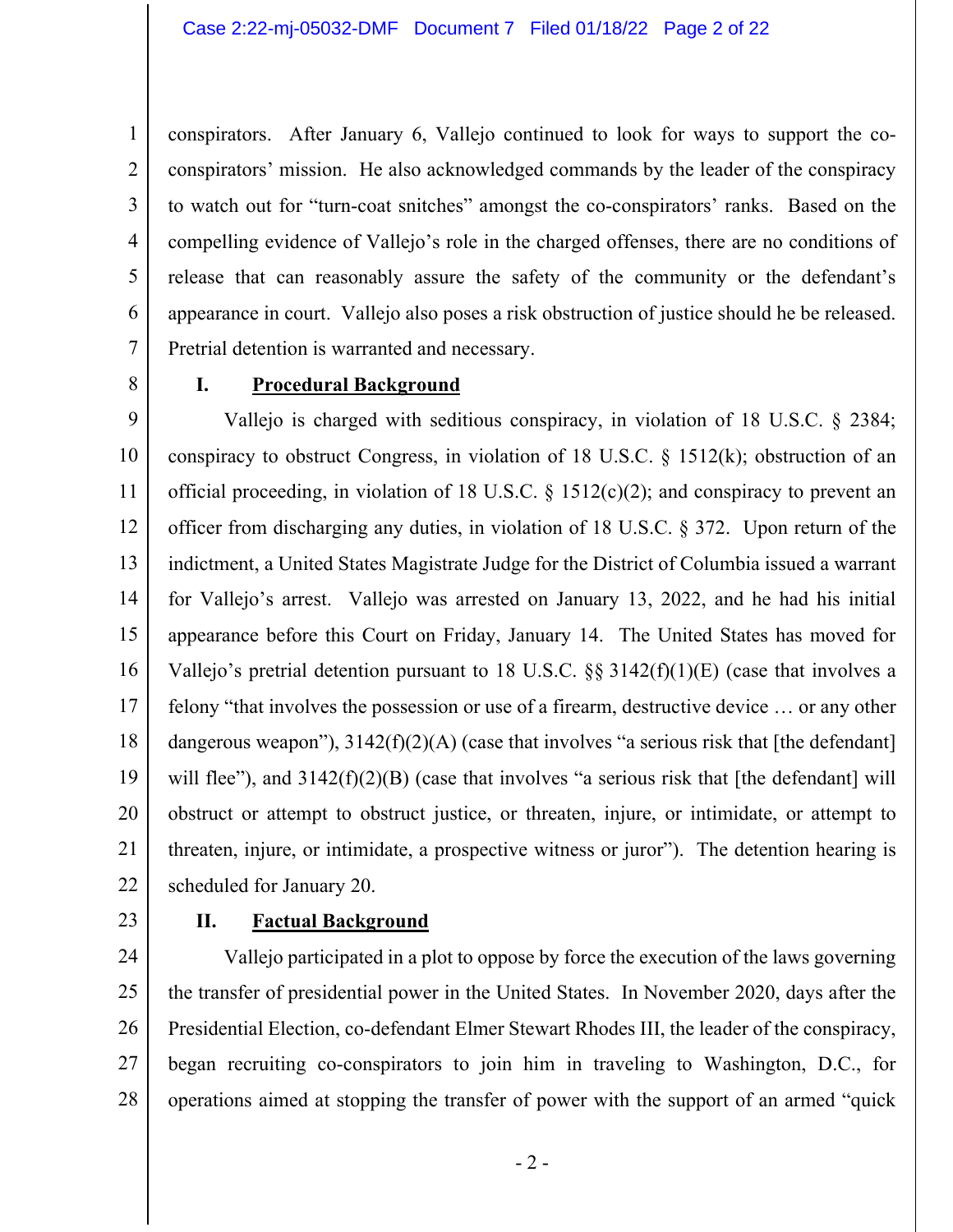2

3

4

5

reaction force," or "QRF," stationed just across the river in Arlington, Virginia. Vallejo and others joined and implemented this plan by, among other means, using social media and encrypted messaging to communicate; amassing weaponry and tactical gear; organizing into regional teams to transport these items to the D.C. area; and staging Vallejo nearby to be prepared to assist his co-conspirators at his commander's orders.

6 7 8 9 10 11 12 13 14 15 16 17 18 19 20 21 In December 2020, after the Electoral College cast ballots confirming Joseph Biden as the President-Elect, the defendants' criminal plan focused on delaying or stopping Congress's Certification of the Electoral College vote ("Certification proceeding"). This plan materialized on January 6, 2021, the day of the Certification proceeding, when two military-style stacks of co-conspirators, along with other rioters, forcibly breached the Capitol with Vallejo and others staged as armed QRF teams across the Potomac River, awaiting deployment—a deployment which proved unnecessary, because the coconspirators were able to breach the Capitol with the forces they had on the Capitol grounds. The breach succeeded in delaying the Certification proceeding for several hours, and the proceeding ultimately concluded in the early morning hours of January 7. That same morning, Vallejo performed "Recon" in the area near the Capitol to see if he and his co-conspirators' could "probe their defense line." In the days that followed, Vallejo's team reached out to Rhodes for next steps while his co-conspirators continued to make plans to stop the presidential power transfer, amass additional weaponry and tactical gear, and prepare themselves to deploy their arms, if necessary, to stop the inauguration of a new president.

22 23 24 25 26 27 28 Vallejo played a central role in the plot to oppose by force American laws governing the transfer of presidential power. He volunteered to travel across the country to support this plot; stationed himself in a hotel full of firearms, ammunition, and equipment; affirmed his commitment to the mission during the Capitol attack; and expressed support for the plot in the immediate aftermath of the attack. Vallejo, in his own words and actions, was prepared to use force against the government of the United States of America and there is nothing to suggest that he has changed his views.

- 3 -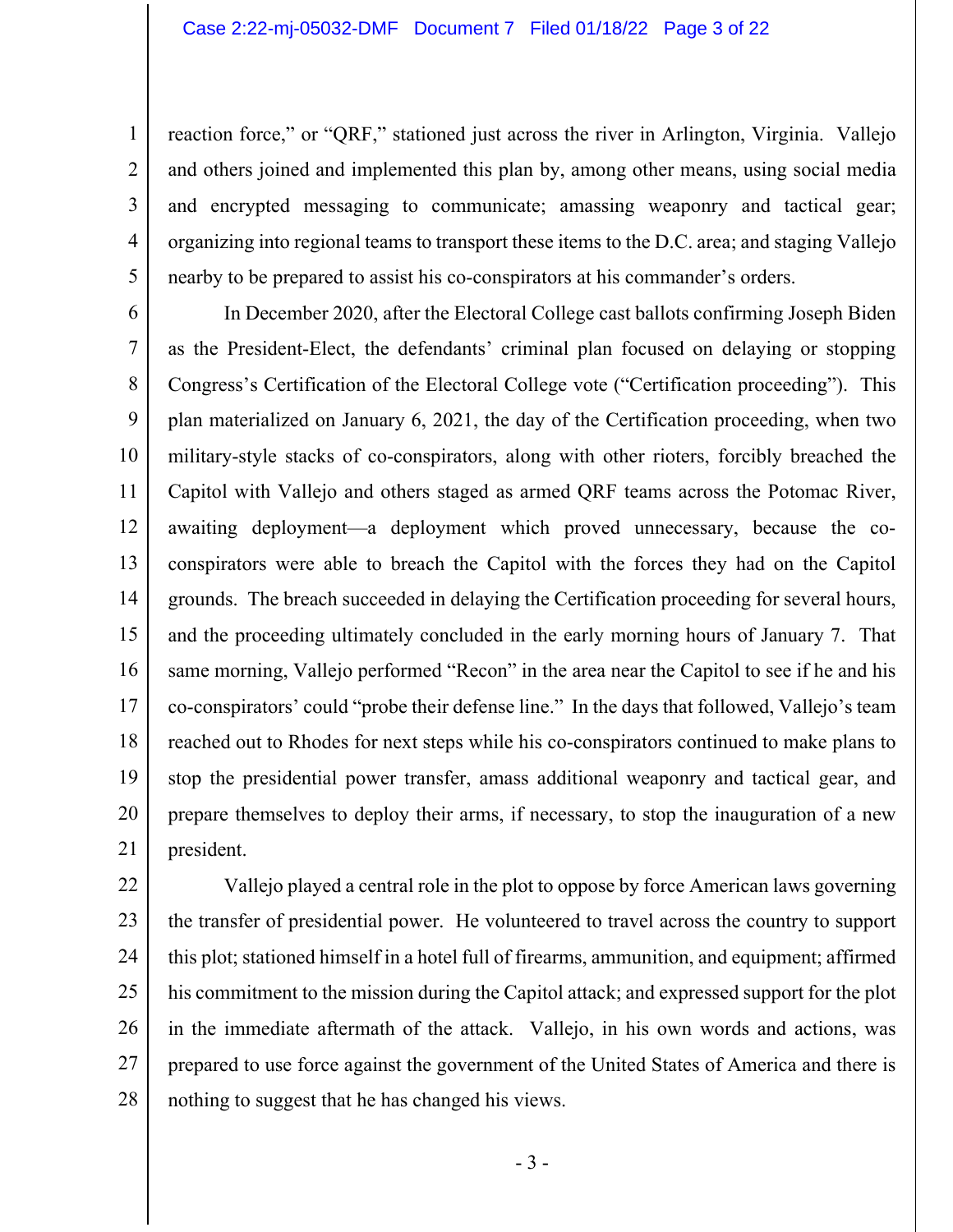## **A. Co-Conspirators Plan to Forcibly Oppose the Lawful Transfer of Presidential Power**

3 4 5 6 7 8 9 10 11 12 13 14 15 In November 2020, days after the election, Rhodes, the leader of the Oath Keepers, began disseminating messages to other Oath Keepers members and affiliates delegitimizing the results of the election and encouraging them to forcibly oppose the lawful transfer of presidential power. *See* Indictment at ¶ 18(a) (telling those on the "Leadership intel sharing secured" chat (hereafter "Leadership Intel Chat"), on November 5, that they "MUST refuse to accept Biden as a legitimate winner" and warning, "We aren't getting through this without a civil war. Too late for that. Prepare your mind, body, spirit."). Rhodes circulated and highlighted an eight-step plan, allegedly from a Serbian contact to overthrow the government, which included: (i) peaceful protest, (ii) complete civil disobedience, (iii) connecting with the police and organizing neighborhoods, (iv) swarming the streets and confronting opponents, (v) gathering in the capitol and discarding barricades, (vi) police joining with the protestors after initial violence, (vii) storming parliament, and (viii) destroying the state media. *Id*.

16 17 18 19 20 21 22 Rhodes followed this plan in the months after the presidential election. At his direction, certain members of his organization began preparing for operations inside of Washington, D.C. Indictment at  $\P$  21. He further organized deadly weapons to aid in the conspiracy. Heavily armed QRF teams would be minutes away, just outside the Capitol, ready to support those on the ground. *Id*. at ¶¶ 42-45. All contingency plans were considered. The conspirators even sought to ferry lethal weapons from Virginia by boat into the Capitol, if the bridges were closed. *Id*. at ¶ 52

23 24 25 26 27 28 In December 2020, Rhodes focused his co-conspirators on the Certification proceeding of January 6, 2021. During a December 22 interview with a regional Oath Keepers leader, Rhodes described January 6 as "a hard constitutional deadline" for stopping the transfer of presidential power and warned that if President-Elect Biden were to assume the presidency, "We will have to do a bloody, massively bloody revolution against them." Indictment at ¶ 30. On December 23, Rhodes published an open letter on

- 4 -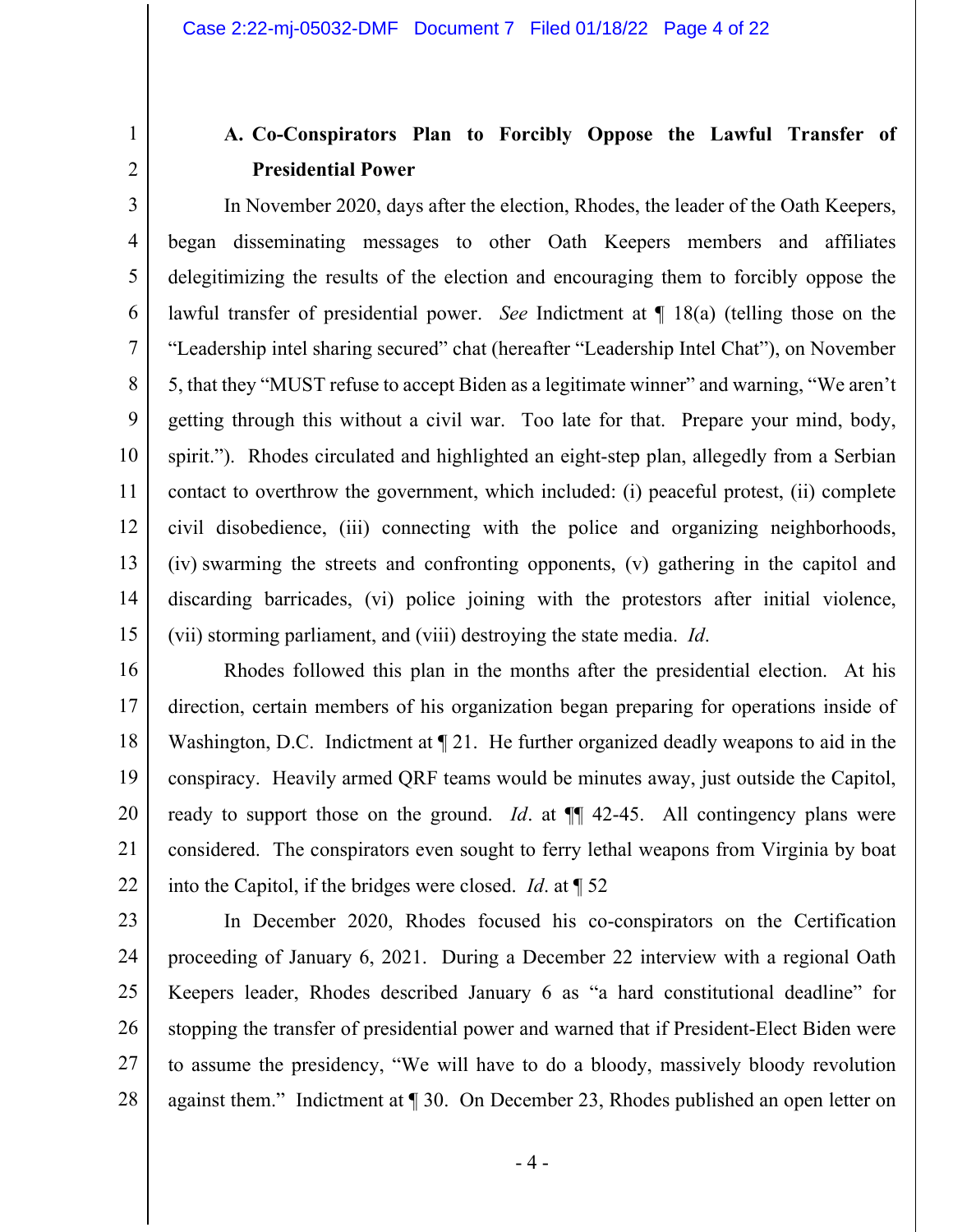#### Case 2:22-mj-05032-DMF Document 7 Filed 01/18/22 Page 5 of 22

the Oath Keepers website in which he noted that, on January 6, "tens of thousands of patriot Americans, both veterans and non-veterans, will already be in Washington D.C., and many of us will have our mission-critical gear stowed nearby just outside D.C." *Id*. at ¶ 31. Rhodes warned in the open letter that he and others may have to "take to arms in defense of our God given liberty." *Id.*

6 7 8 9 10 11 12 13 14 15 16 17 18 Rhodes and his co-conspirators created and administered Signal chats with titles like "DC OP: Jan 6 21" and "OKFL Hangout" for coordinating their plans for January 6. Indictment at  $\P$  38-40. They utilized encrypted messaging applications for these planning chats and stressed the need for operational security. *See, e.g.*, *id.* at ¶ 27. The coconspirators discussed being prepared to use violence to stop the "usurpers" from taking control and what weapons they would bring and plans for the QRF. *Id.* at ¶ 41-56, 58-60. On December 25, Rhodes wrote to the OKFL Hangout Chat, "I think Congress will screw him [President Trump] over. The only chance we/he has is if we scare the shit out of them and convince them it will be torches and pitchforks time is they don't do the right thing. But I don't think they will listen." *Id*. at ¶ 34. Rhodes went on to say, "And he [President Trump] needs to know that if he fails to act, then we will. He needs to understand that we will have no choice." On December 31, one week before the Capitol attack, Rhodes wrote to the Leadership Intel Chat, "There is no standard political or legal way out of this."

19

20

1

2

3

4

5

## **B. Vallejo and His Co-Conspirators Prepared an Armed QRF To Support the Plot to Stop the Transfer of Power**

21 22 23 24 25 26 Vallejo and his co-conspirators coordinated at least three regional QRF teams stationed at a Comfort Inn in Arlington, Virginia, to support the co-conspirators' plot and the January 6 Capitol attack. Indictment at ¶¶ 45-49. The QRF teams guarded an arsenal of firearms and related equipment and were prepared to speed those weapons into the hands of co-conspirators on the ground in Washington, D.C., when directed by Rhodes or other conspiracy leaders. *Id.* Vallejo served on one of those QRF teams.

27 28 On December 31, 2020, Vallejo's Arizona QRF team member messaged Rhodes on Signal that Vallejo and others were coming to Washington, D.C., and that "everyone has

- 5 -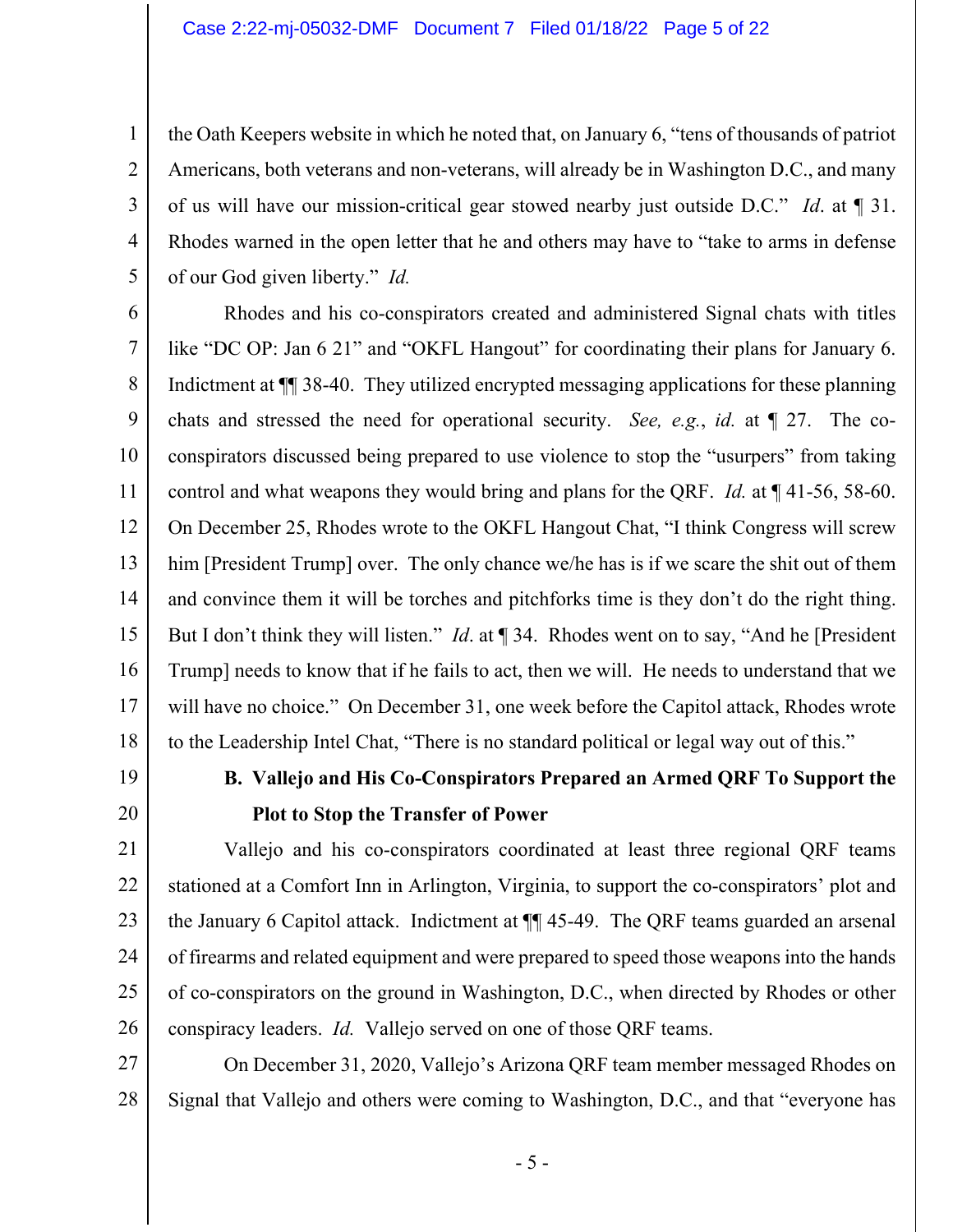their own technical equipment and knows how to use it," adding a "winky face" emoji. Indictment at ¶ 44. Rhodes responded, "awesome!" *Id*. The Arizona QRF team member also said that Vallejo and the group would have "rifles" and "man power." *Id*.

6 On January 3, 2021, Rhodes informed a co-conspirator on Signal, "We WILL have a QRF. this situation calls for it." Indictment at ¶ 50. In the following days, coconspirators communicated and implemented plans to bring weapons to the Comfort Inn. *Id.* at  $\P$  58-59, 63-65, 68-69. Vallejo messaged co-conspirator and Florida team lead Kelly Meggs, "Sir, Ed Vallejo of Arizona in Tenn. With cadre requesting coordinates to Allied encampment outside DC boundaries to rendezvous. Please respond ASAP. For the Republic." On January 5, Vallejo messaged Meggs again, "Please text location so we will know where to begin in the morning." Meggs responded with the address of the Comfort Inn Ballston, where the co-conspirators staged their multiple QRF teams.

13 14 15 16 17 18 19 20 The day before the attack on the Capitol, on January 5, Meggs and his Florida team dropped off at least three luggage carts' worth of gun boxes, rifle cases, and suitcases filled with ammunition with their QRF team. A second QRF team from North Carolina consisted of four men who kept their rifles ready to go in a vehicle parked in the hotel lot. Later, Vallejo and other members of the Arizona QRF team wheeled in bags and large bins of weapons, ammunition, and essential supplies to last 30 days—as seen in the QRF hotel surveillance stills below, showing Vallejo on the left and his Arizona QRF team member on the right:



1

2

3

4

5

7

8

9

10

11

12

- 23 24
- 25
- 26
- 27

28

02] 2. 2nd Fir Elev

/6/2021 10:52:12 AM



- 6 -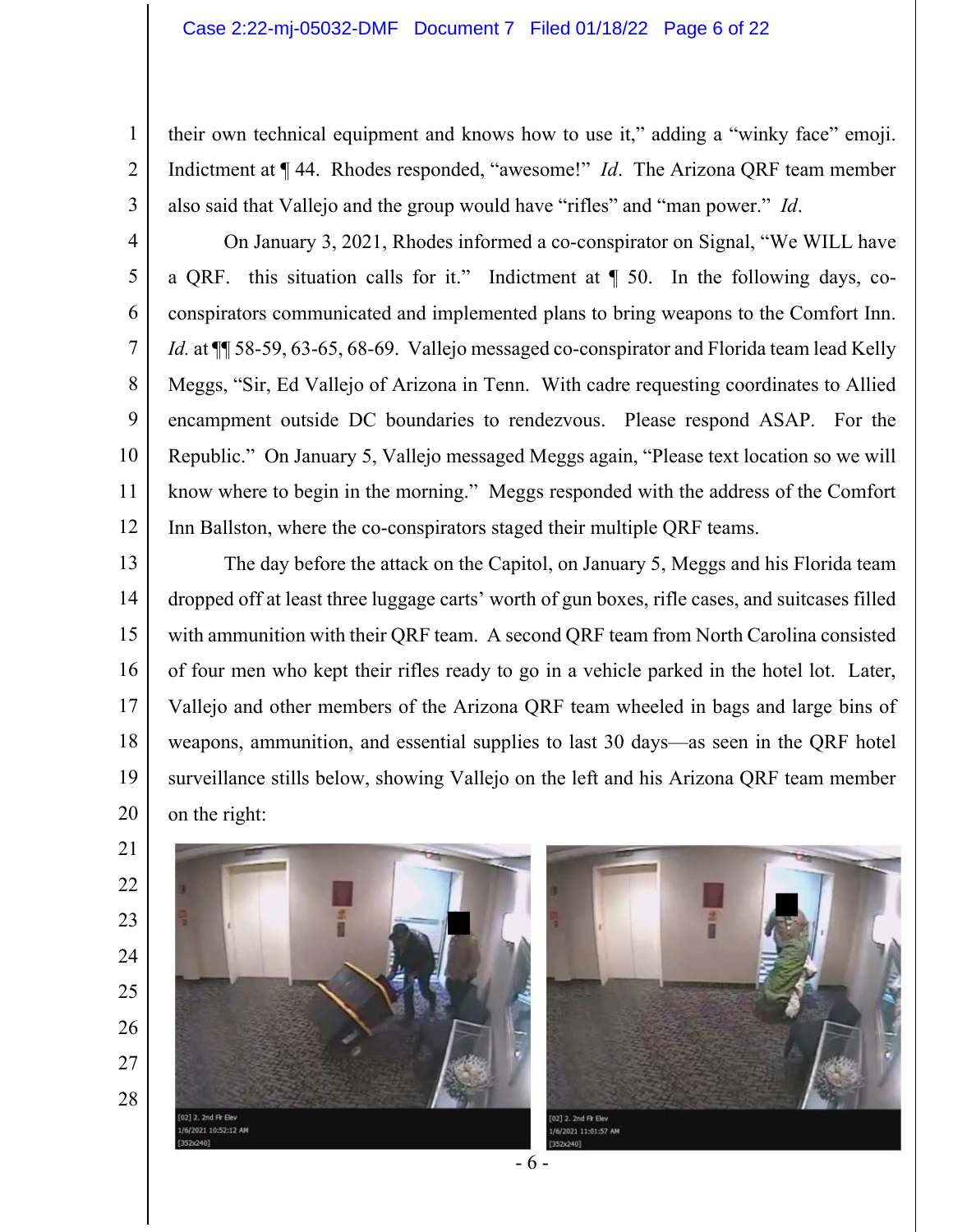Throughout, Vallejo and other QRF team leaders updated Rhodes on the extent of their weapons stock and apprised him of their readiness to support the operation on January 6.

3 4

5

6

7

8

9

1

2

# **C. Co-Conspirators Attack the Capitol with Vallejo and Others Staged Nearby with Firearms as Part of their Plot to Stop the Lawful Transfer of Power**

At around 6:30 a.m., on January 6, the day of the attack, Rhodes messaged his coconspirators before departing from his hotel for Washington, "We will have several well equipped QRFs outside DC. And there are many, many others, from other groups, who will be watching and waiting on the outside in case of worst case scenarios." Indictment at ¶ 70.

10 11 12 13 14 15 16 17 18 19 20 21 Around that same time, Vallejo and another member of his Arizona QRF team spoke on a podcast about their intentions that day. Vallejo's Arizona QRF team member stated that he and Vallejo arrived in Washington around noon the prior day, "hooked up with the Oath Keepers and we've bivouacked with them in Arlington." When asked why they were there, Vallejo's Arizona QRF team member explained that he and Vallejo "have a little bit of inside information with the powers that would oppose the powers that be." He continued, "The idea is we're here. We are applying as much pressure as we can. The only and obvious next step is to go into armed conflict but hoping very much that that doesn't happen." When the host asked if that was a credible threat, Vallejo's Arizona QRF team member explained, "Anything is on the table … the fact is there are people who are prepared, have the will, have the facilities to do more than taunt. The question is: Is there a shot heard round the world moment? The possibility definitely exists."

22 23 24 25 26 27 28 Vallejo elaborated: "The situation we've got here is … it's a do or die situation. Because if we walk away from this, and we don't have any effectual change as a result, then we might as well just give up. We're done. We're done. If we don't do something now, we're done. Because we'll basically have illustrated that we'll do nothing in a tinder box situation, and that's it." Vallejo added, "The American people are going to be told today that we have liberty and justice for all, or they're going to be told, 'Fuck you.' Okay? And if they're told, 'Fuck you,' that's going to be the declaration of a guerilla war." Vallejo

- 7 -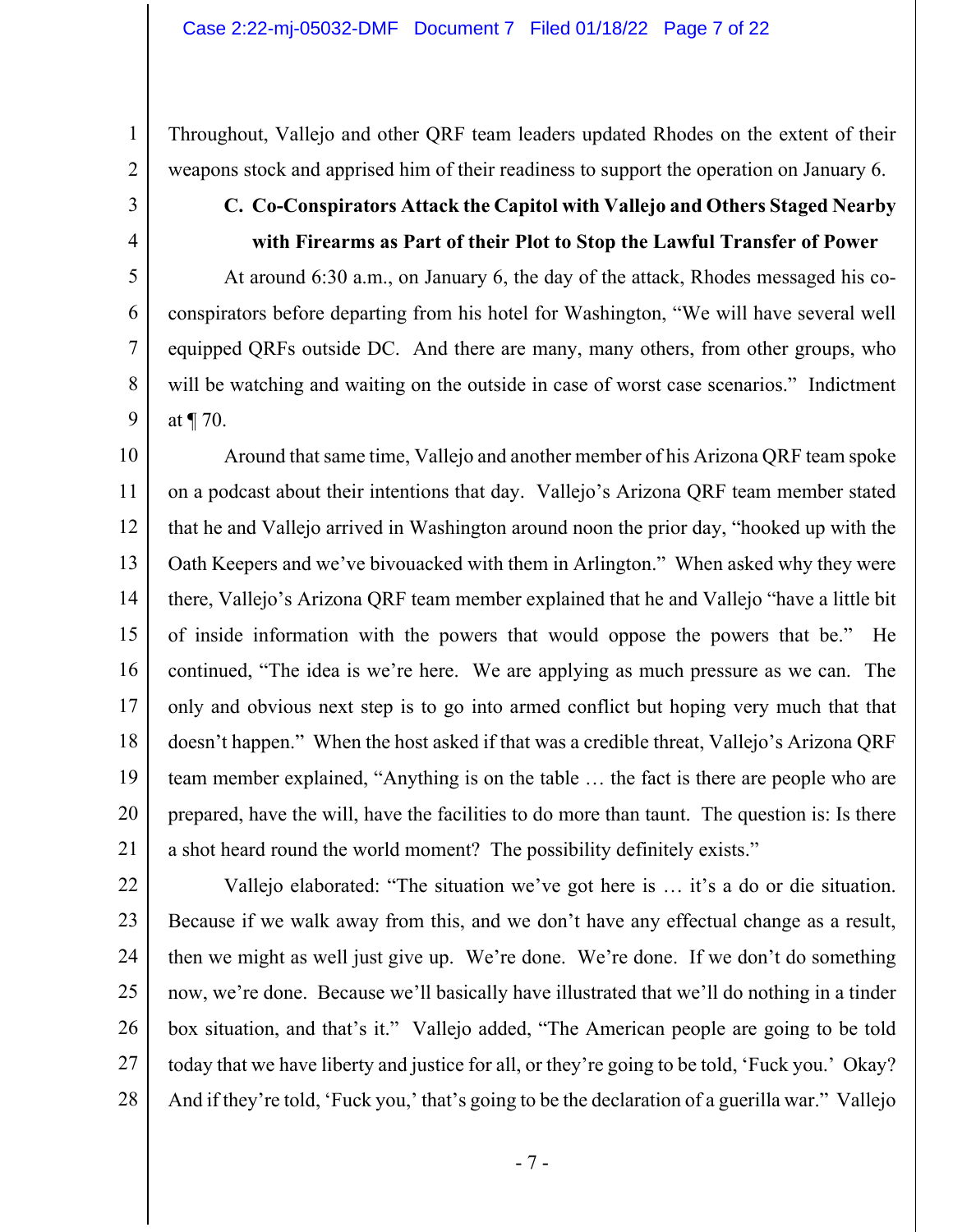#### Case 2:22-mj-05032-DMF Document 7 Filed 01/18/22 Page 8 of 22

continued, "I'm just praying to God that Trump has his head on fucking straight, he has got the machinations behind him, he's got all the proof in the world, and he's going to bring the fucking hammer down! That's the only hope, the only chance. If that doesn't happen, then this shit is on."

When the interviewer commented on what he perceived as a broken election system, Vallejo announced his intention to use violence to fix it:

No that's fine … Because I'm the motherfucker that's gonna fix it for them if they tell me today it's broken … You know what I've been telling people? I've been telling people for years I'm the guy that everybody said, 'no Ed, you can't shoot them yet, it's too soon. No Ed, you can't shoot the bastards yet, it's too soon.' Well I've been telling them for about five, six months ago. They quit telling me."

13 14 15 16 17 18 19 20 21 22 23 24 25 26 27 Later, Vallejo received word from Rhodes that the Electoral College Certification was going to proceed as required by law, which, in Vallejo's previous own words, was a declaration of "guerilla war." As a large crowd gathered on the Capitol grounds and converged on the building, Rhodes messaged Vallejo and others on the "DC OP: Jan 6 21" Signal chat: "Pence is doing nothing. As I predicted … All I see Trump doing is complaining. I see no intent by him to do anything. So the patriots are taking it into their own hands. They've had enough." Indictment at ¶ 77*.* Around 2:30 p.m., Rhodes explicitly directed his co-conspirators to go to the Capitol. *Id*. at ¶¶ 88-89. Moments later, Stack One marched up the east steps of the Capitol, joined the mob that was trying to force the doors open, and breached the building. *Id.* at ¶¶ 93-95, 97-99. At that moment, Vallejo stood ready to arm his co-conspirators. At 2:24 p.m., Vallejo messaged the "DC OP: Jan 6 21" Signal chat, "Vallejo back at hotel and outfitted. Have 2 trucks available. Let me know how I can assist." *Id.* at  $\P$  86. Eager to bring weapons into Washington, D.C., Vallejo messaged again at 2:38 p.m., "QRF standing by at hotel. Just say the word…" *Id.* at ¶ 96.

28

1

2

3

4

5

6

7

8

9

10

11

12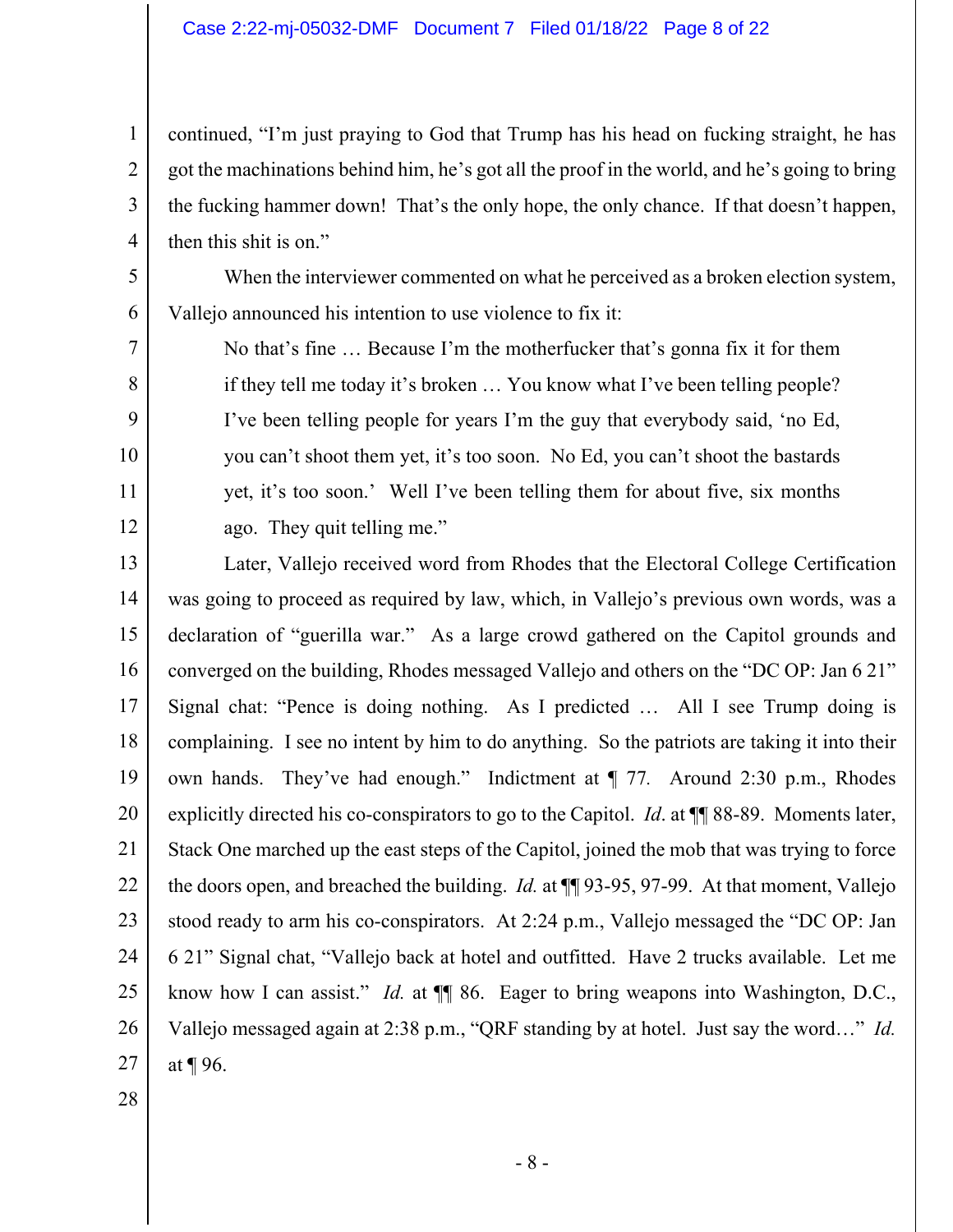1 2 3 4 5 6 7 8 9 10 11 12 13 Inside the Capitol, half of Stack One tried to force past riot police to the Senate Chamber, but were rebuffed, and the other half went in search of Speaker of the House Nancy Pelosi, but did not find her. Indictment at ¶¶ 100-106. Meanwhile, Stack Two, arrived at the Capitol grounds shortly after 2:30 p.m. *Id.* at ¶ 111. Stack Two then penetrated the Capitol grounds, marched to the east side doors through which Stack One had entered, and breached the Capitol at approximately 3:15 p.m. *Id.* at ¶¶ 113-118. Members of Stack Two tried to force their way into the Rotunda but were expelled by law enforcement officers who had begun clearing the building. *Id.* at  $\P$  119-121. By 3:57 p.m., Vallejo declared "We are at WAR." He then attempted, but failed, to launch what he had earlier described in the "DC OP: Jan 6 21" Signal chat as a "drone with a 720p cam for recon use." After they exited the Capitol, members of both Stack One and Stack Two met up with Rhodes and other Oath Keepers members and affiliates just outside the Capitol. *Id.* at ¶ 124.

14 15 16 17 18 19 20 21 22 23 24 25 26 Because of the breach of the Capitol, members of the House and Senate were evacuated from their respective chambers at approximately 2:20 p.m. The Joint Session and the entire official proceeding of the Congress was halted while Capitol Police and other law-enforcement officers worked to restore order and clear the Capitol of the unlawful occupants—including Vallejo's co-conspirators. The Joint Session was not able to reconvene until approximately 8:00 p.m. In the course of the attack, over 100 members of law enforcement were assaulted, and one Capitol Police officer died shortly after being hospitalized in connection with injuries sustained in the attack. Additionally, four citizens died; many media members were assaulted and had cameras and other news-gathering equipment destroyed; and the Capitol suffered millions of dollars in damage—including broken windows and doors, graffiti, and residue of various pepper sprays, tear gas, and fire extinguishers deployed both by crowd members who stormed the Capitol and by law enforcement officers trying to restore order.

- 27
- 28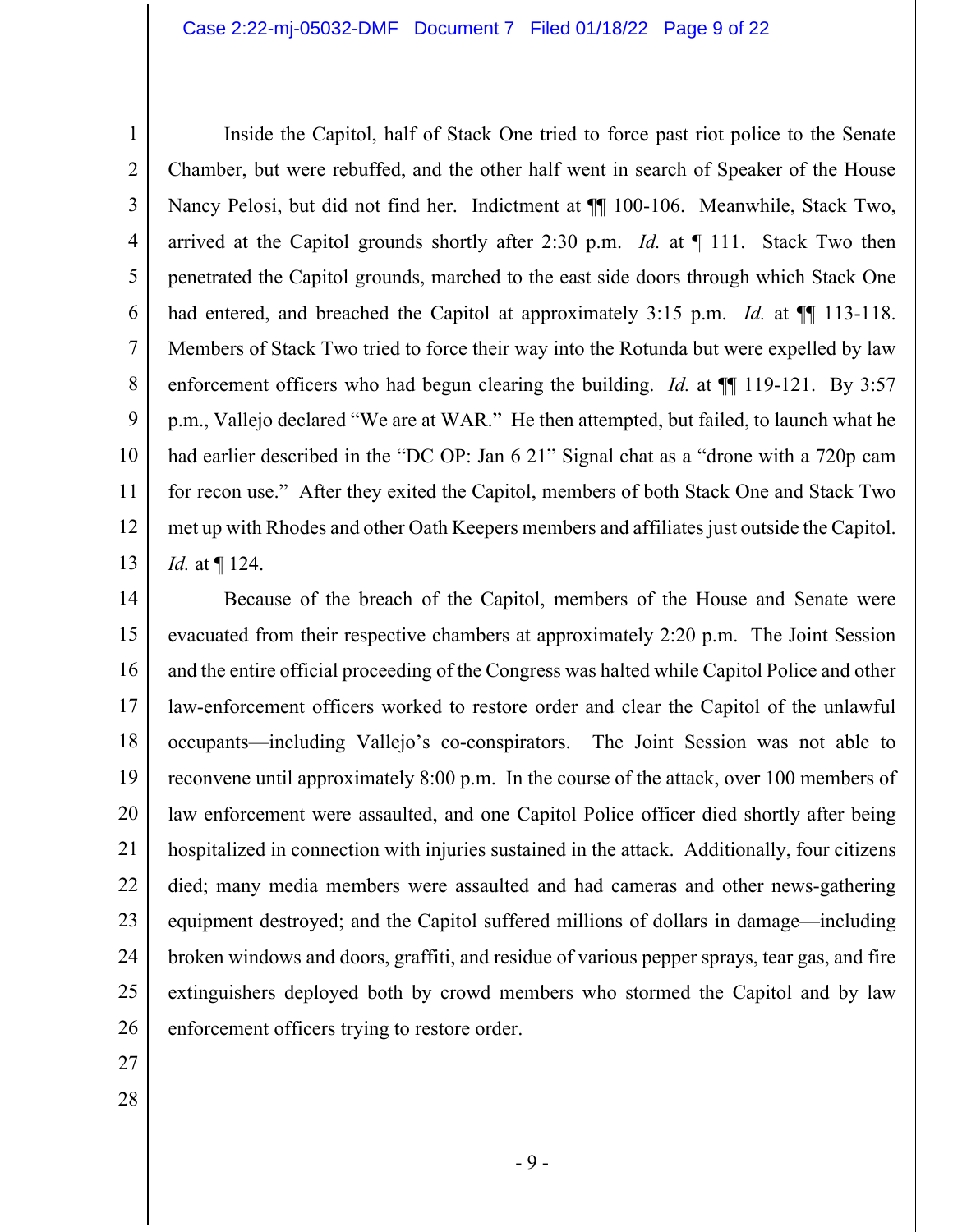3

4

5

6

7

8

9

10

## **D. After January 6, Vallejo and his Co-Conspirators Continued Efforts to Forcibly Oppose the Lawful Transfer of Presidential Power**

While law enforcement was still securing the perimeter of the Capitol grounds and building, Vallejo and his co-conspirators plotted next steps to ensure they stopped the transfer of presidential power. At around 4:45 p.m., another individual messaged the "DC OP: Jan 6 21" Signal chat, "so why are we leaving??? It does NO good to go show up and say your there to defend and then just leave." Vallejo responded, "Leaving?!? I ain't goin nowhere … My statement was to assure you Arizona won't let anyone walk." Displaying a disregard for legal orders, Vallejo added, "we will monitor all night and transport anyone that meets us on the perimeter curfew be damned."

11 12 13 14 15 16 17 18 19 20 21 22 Later that evening, at around 7:30 p.m., Rhodes messaged the "DC OP: Jan 6 21" Signal chat, "Thousands of ticked off patriots spontaneously marched on the Capitol … You ain't seen nothing yet," and, "Patriots entering their own Capitol to send a message to the traitors is NOTHING compared to what's coming." Indictment at  $\P$  126(a). Vallejo pledged, "We'll be back to 6am to *do it again*. We got food for 30 days." *Id.* at ¶ 126(b) (emphasis added). He added, "We have only [begun] to fight! … 'After Action Reports' will be dated  $1/21/21$ ," referring to the day after the Inauguration—identified in the 20th Amendment to the Constitution as the day the President's term ends. *Id*. Although law enforcement at the Capitol had successfully repelled the efforts of the conspiracy to take the Capitol on January 6, Vallejo's words make clear that the conspiracy would continue up and through the Presidential Inauguration. Undeterred by the unprecedented violence at the Capitol, Vallejo planned for next steps.

23 24 25 26 27 28 On January 7, at 5:46 a.m.—mere hours after Congress completed the Electoral College Certification vote and the Capitol had been attacked—Vallejo messaged the "DC OP: Jan 6 21" Signal chat, "We are going to probe their defense line right now 6 am they should let us in. We'll see." Indictment at ¶ 127. At 5:54 a.m., he stated, "Departing for Recon now. Stewart [Rhodes] call me when you're up." *Id*. About ten minutes later, Vallejo continued, "I'll depart when cleared by my Commander Sir." *Id*. Vallejo then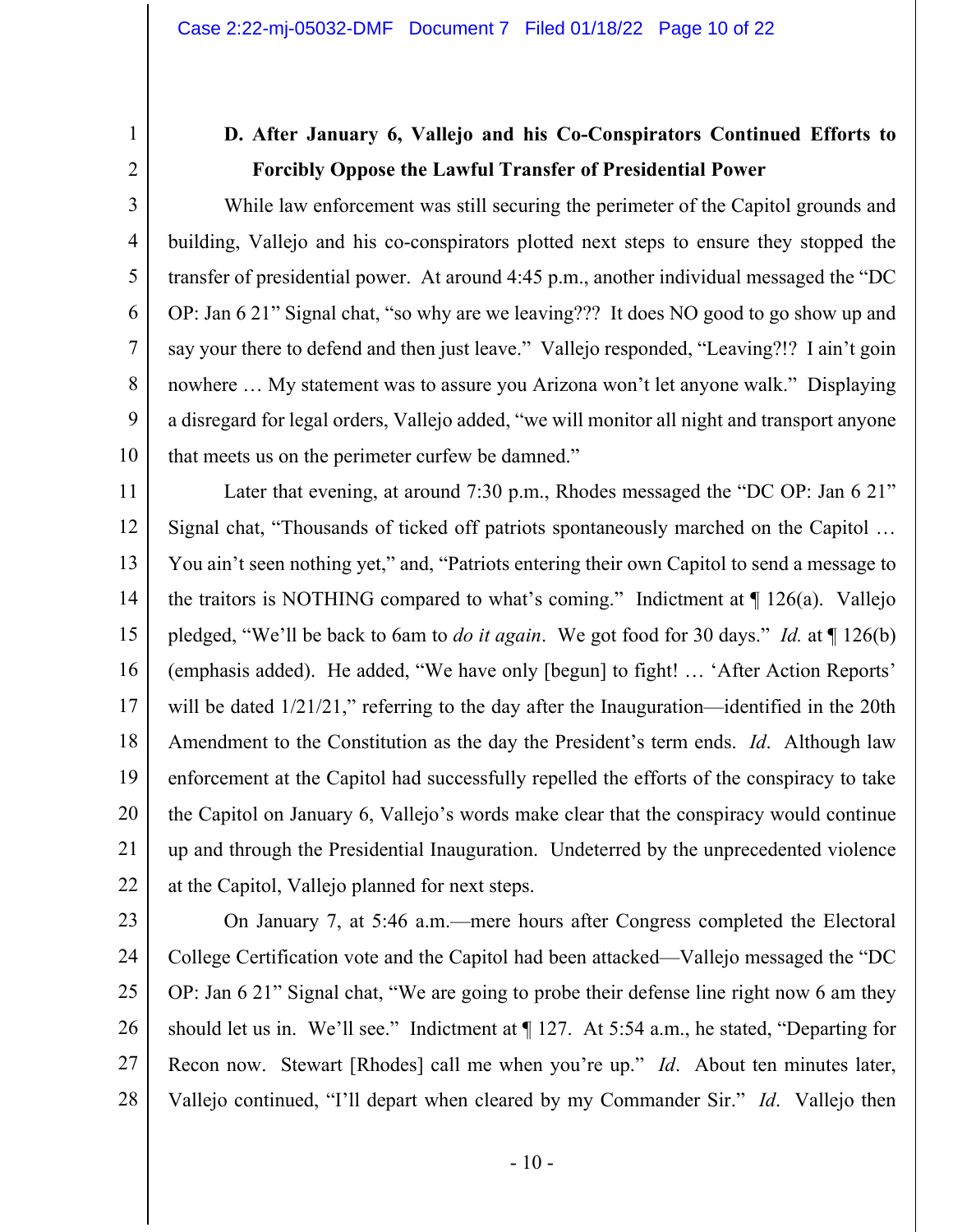messaged Rhodes personally on Signal, "Status report posted in Ops[,] room extended 1 day[.] Standing by awaiting orders, Sir."

2 3

1

4 5 6 7 8 9 10 11 12 13 14 Later that morning, Vallejo and his Arizona QRF team member reappeared on the same podcast they spoke on the previous day. Vallejo explained that he and others "got up before dawn, and we went to the Capitol … we did what we needed to do, did our check in, and then we got back here to take care of business." Vallejo's Arizona QRF team member added, "We are here, prepared in all aspects, to support the Constitution and honor our Oaths that we took … It's not really plausible to non-violently protest anymore, because the entire area is closed, and cordoned, and curfewed. So the question becomes, when we realize that this wrong has been done, what are the next steps? I mean is this the shot heard 'round the world moment?" When asked on the podcast if he was returning to Arizona, Vallejo remained ready to act explaining, "I don't know. We've got to figure out what happens on the 20th." Ultimately, Vallejo noted, "I'm never done … I'm waiting for orders from Stewart Rhodes."

15 16 17 18 19 20 21 Rhodes and the other co-conspirators were not done either. Rhodes purchased thousands of dollars' worth of firearms, ammunition, and equipment and summoned coconspirators like Joshua James to his side in Texas. Indictment at ¶¶ 129-130. James collected what he referred to as "all available firearms," and traveled to Texas where he stayed with Rhodes and others. *Id.* On January 10, James sent Meggs a message asking if Meggs and other Florida Oath Keepers were coming to Texas to join him and Rhodes, and Meggs responded, "Fl stays home until shots fired !" *Id.* at ¶ 131.

22 23 24 25 26 27 28 Vallejo, however, *did* try to join Rhodes in Texas. On January 11, Rhodes messaged Vallejo on Signal, "Ed, what's your 20? You in TX?" Vallejo responded that he had been delayed, and Rhodes noted that he was "up in Ft Worth area." Vallejo replied, "C U there[.] Godspeed Sir." On January 12, Vallejo messaged Rhodes, "We have arrived at the Courthouse." Vallejo's Arizona QRF team member messaged Rhodes, "Hi Stewart. I'm sure you're busy[] but wanted to let you know that [Vallejo] and I are here … We are excited to learn next steps and would like to know what we should be doing right now."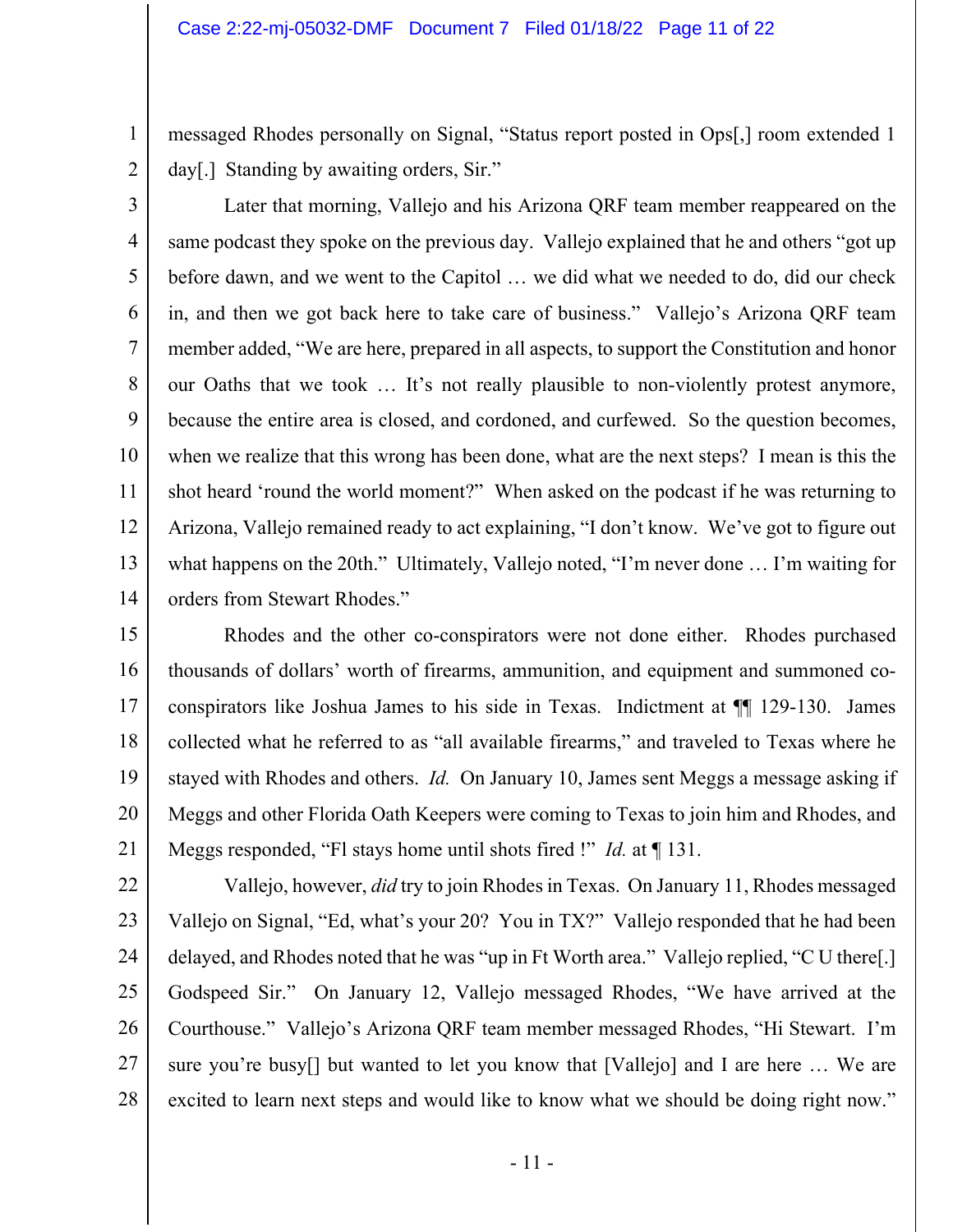*Id.* at ¶ 132. On January 20, Inauguration Day, James messaged another individual, "After this…if nothing happens…its war…Civil War 2.0." *Id*. at ¶ 133. Around this time, Rhodes messaged others to organize local militias to prepare to forcibly oppose the new administration. *Id.* at ¶ 134.

5

1

2

3

4

### **E. Co-Conspirators Conceal Evidence of the Conspiracy**

6 7 8 9 10 11 12 13 14 15 16 17 Many of Vallejo's co-conspirators also took steps to destroy evidence of their involvement in this conspiracy and discussed securing their communications. In the weeks after January 6, an associate of Rhodes's encouraged various co-conspirators to delete incriminating messages from their phones. The investigation has revealed that numerous co-conspirators deleted evidence from their phones in the weeks after January 6. Rhodes— Vallejo's perceived commander, from whom he took orders throughout the conspiracy also messaged with Vallejo about securing his communications from the government. On January 24, less than a week after the first co-conspirators were arrested, Rhodes messaged Vallejo on Signal, "Ed, keep in mind that is NOT a secure chat. Contains at least one turncoat snitch. Keep that in mind. Please confirm you got this." Vallejo responded that he had received Rhodes's message, expressed that he was innocent, and reminded Rhodes, "[i]f you ever need me for ANYTHING I am on call and am at your service, Sir!"

18

### **F. Vallejo's Continued Threat**

19 20 21 22 23 24 25 One year later, Vallejo continues to believe his and others' actions at the Capitol on January 6 were not unlawful or dangerous. On December 30, 2021, Vallejo retweeted a message stating in part, "There was NO INSURRECTION on J6 just a peaceful protest."[1](#page-11-0) And, as recently as January 8, 2022, Vallejo continued to sanitize the Capitol attack and specifically focus on the 2020 Presidential Election, retweeting, "The real insurrection happened in the wee hours of Nov. 4, [2](#page-11-1)020."<sup>2</sup> Further, Vallejo continues to endorse violence against authorities when he disagrees with actions those authorities take. In

26 27

<span id="page-11-1"></span><span id="page-11-0"></span>28

<sup>1</sup> *See* https://twitter.com/Starryder10/status/1476647037491769344.

<sup>2</sup> *See* https://twitter.com/beachlvr21399/status/1479832036160548866.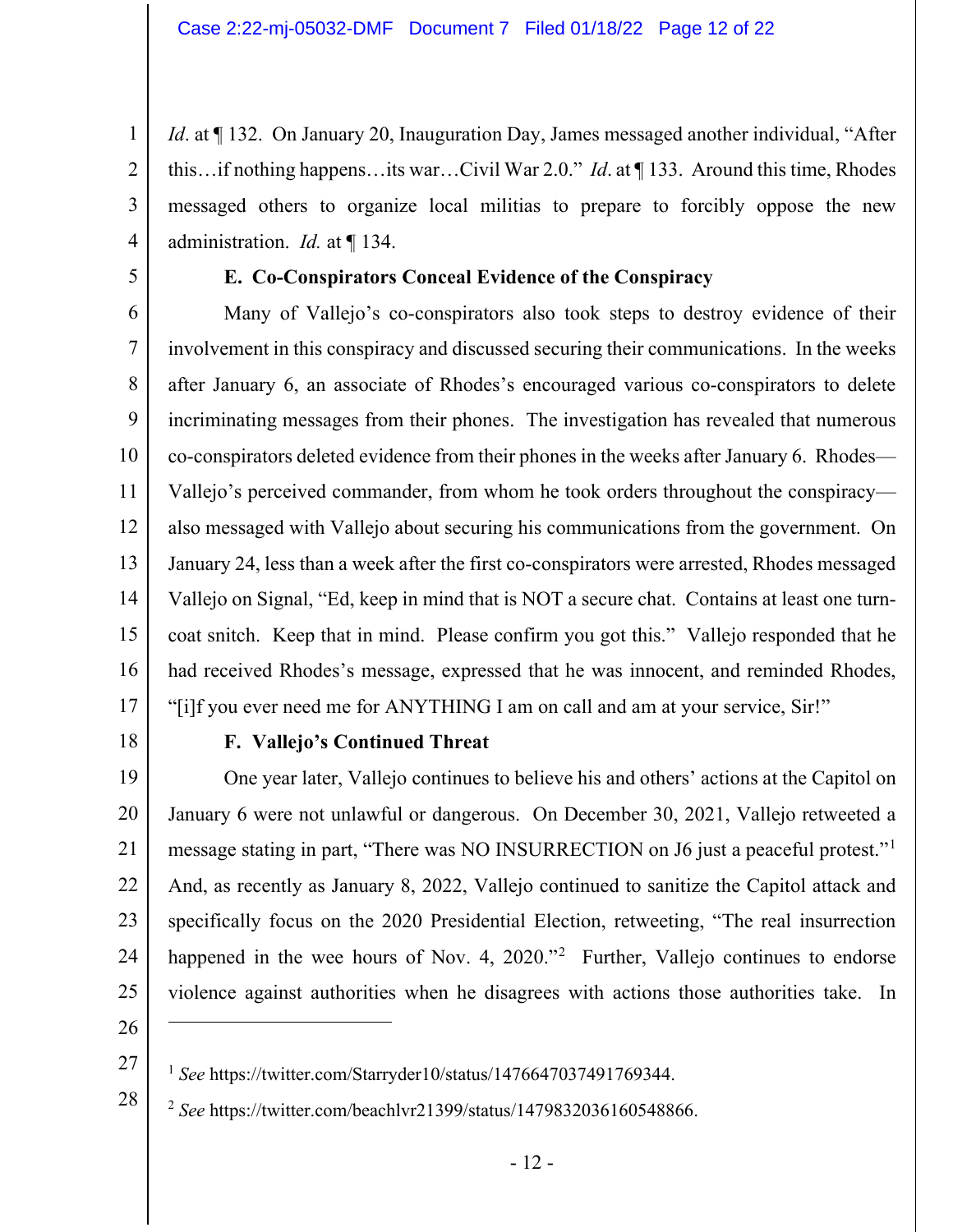December 2021, commenting on vaccine efforts related to the ongoing pandemic, Vallejo threatened: "I HAVE NEWS FOR YOU … you will NEVER achieve 'vaccine equality' as long as I, and others like me, are alive! … I will DIE first, and that's only when I run out of AMMUNITION!"<sup>[3](#page-12-0)</sup>

5

1

2

3

4

## **III. Argument**

6 7 8 9 10 11 Pursuant to 18 U.S.C. § 3142(a), when a defendant is arrested, the Court, in relevant part, "shall issue an order that, pending trial, the person be (1) released on personal recognizance . . .; (2) released on a condition or a combination of conditions . . .; or (4) detained under subsection (e)." Detaining a defendant under Section 3142(e) requires a hearing "pursuant to the provisions of subsection (f)." *Id.* at § 3142(e). The evidence outlined above makes plain that Vallejo should be detained pending trial.

12

### **A. Bases for Detention Request**

13 14 15 16 17 18 19 20 21 22 23 24 According to Section 3142(f), there are limited circumstances in which the Court "shall hold a hearing to determine whether any condition or combination of conditions . . . will reasonably assure the appearance of such person as required and the safety of any other person and the community." 18 U.S.C. § 3142(f); *see also United States v. Twine*, 344 F.3d 987, 987 (9th Cir. 2003). Here, three of those circumstances apply: Subsections  $(f)(1)(E)$  (case that involves a felony "that involves the possession or use of a firearm, destructive device ... or any other dangerous weapon"),  $3142(f)(2)(A)$  (case that involves "a serious risk that [the defendant] will flee"), and  $3142(f)(2)(B)$  (case that involves "a serious risk that [the defendant] will obstruct or attempt to obstruct justice, or threaten, injure, or intimidate, or attempt to threaten, injure, or intimidate, a prospective witness or juror"). All three bases for a detention hearing are supported by the evidence outlined above.

- 25
- 26

First, this case involves the possession and use of firearms. Section  $3142(f)(1)(E)$ mandates a detention hearing in connection with "any felony" if the Government proves

27

<span id="page-12-0"></span>28

<sup>3</sup> *See* https://twitter.com/Psychictaxi/status/1476565450150449153.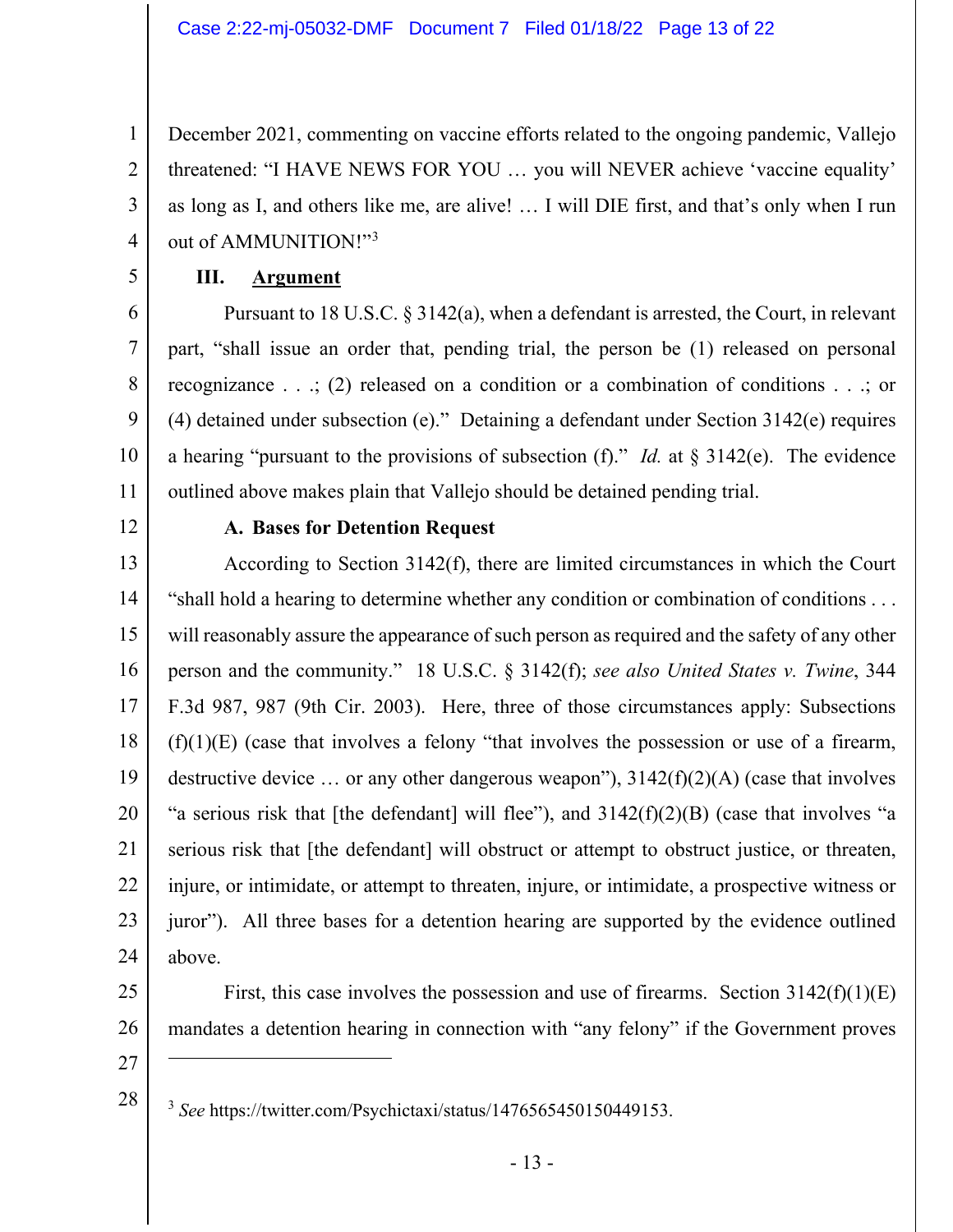1 2 3 4 5 6 7 8 9 10 by a preponderance of the evidence that the charged felony "involves the possession or use of a firearm or destructive device[.]" In determining whether the charged felony "involves the possession or use of a firearm," the Court "may consider the actual conduct at issue in the specific case," and not just whether the elements of the charged offenses required the possession or use of a firearm. *United States v. Watkins*, 940 F.3d 152, 166 (2d Cir. 2019).[4](#page-13-0) Here, the conspiracy involved the planning and coordination of QRF teams armed with an arsenal of firearms that Vallejo and others would bring to co-conspirators on the ground at the direction of Rhodes or other leaders of the conspiracy. Accordingly, this case involves the possession and use of firearms, and Section  $3142(f)(1)(E)$  is an appropriate basis for a detention hearing.

11 12 13 14 15 16 17 18 19 20 21 22 Second, this case also involves a serious risk of flight as defined in 18 U.S.C. § 3142(f)(2)(A). Vallejo is facing potential conviction on numerous felony offenses that each carry statutory maximum penalties of up to twenty years of incarceration. He is alleged to have participated in a conspiracy to oppose the lawful transfer of presidential power by force, making it inherently unlikely that he will be willing to comply with conditions of release set by this government. Additionally, Vallejo resides in a compoundlike structure surrounded by barbed-wire fences and demonstrated in January 2021 that he is willing and capable of preparing and storing months' worth of food at a time. If Vallejo repudiates the Court's authority and his conditions of release the way he forcibly repudiated the laws of the United States, he has the means and capability of bunkering down and refusing to appear for court-ordered hearings. These factors all combine to give Vallejo the incentive and means to flee and attempt to evade prosecution.

- 23
- 24

<span id="page-13-0"></span><sup>25</sup> 26 27 28  $4 \text{ In an analogous context interpreting Section } 3142(f)(1)(A)$ , the Fifth Circuit held that "it is not necessary that the *charged offense* be a crime of violence; only that the *case involve* a crime of violence or any one or more of the § 3142(f) factors." *United States v. Byrd*, 969 F.2d 106, 110 (5th Cir. 1992) (emphasis in original). In *Byrd*, the court held that the government could have met its burden (but did not) under Section 3142(f) by showing that the nonviolent charged offense receiving a videotape depicting minors engaged in sexually explicit activity—was accompanied by actual violent criminal activity such as child molestation.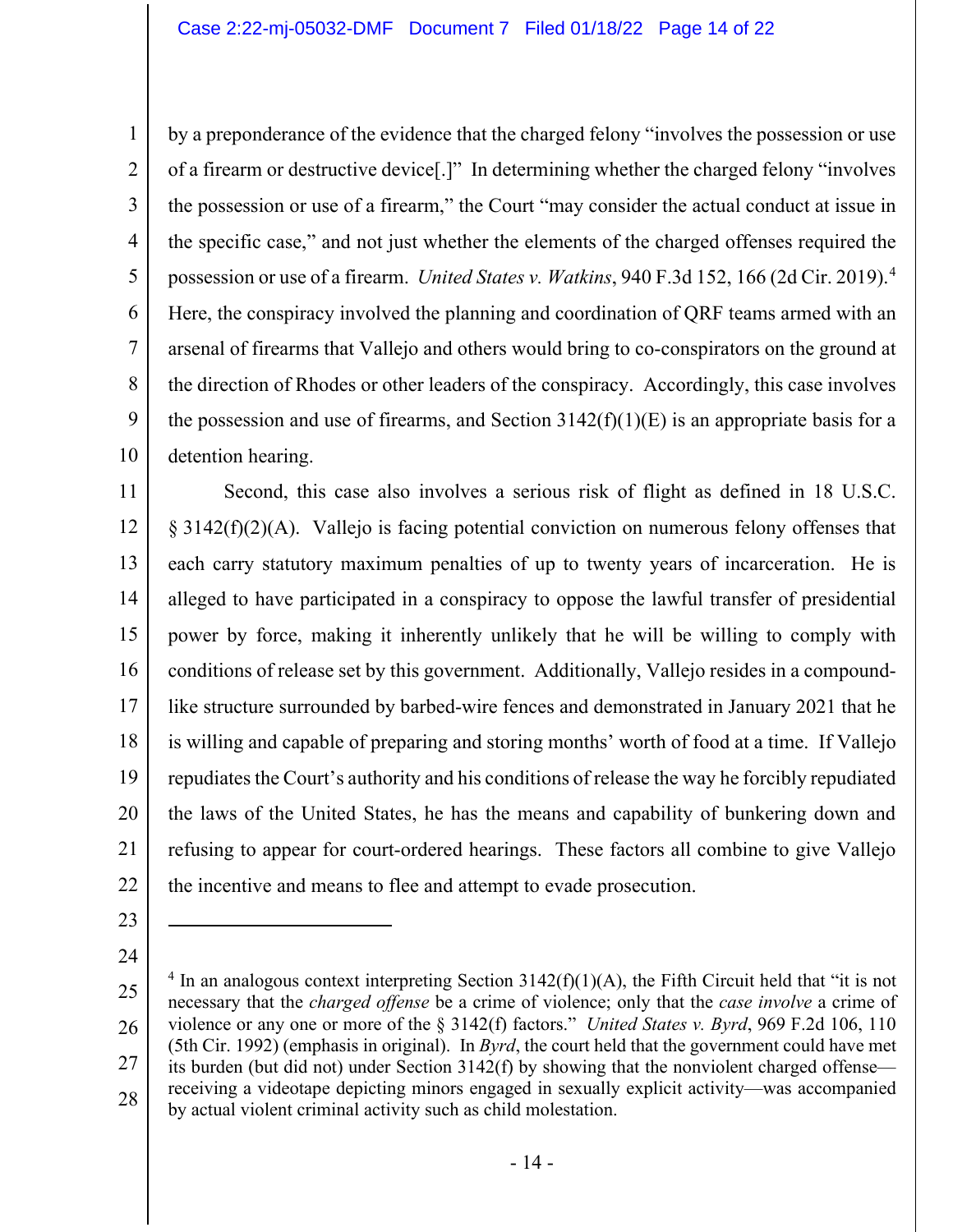1 2 3 4 5 6 7 8 9 10 11 Finally, this case also involves a risk of tampering with witnesses and evidence and obstructing justice. As described above, Vallejo's co-conspirators went to great efforts to delete key communications regarding this conspiracy and to convince others to do the same—to include Rhodes, for whom Vallejo would do "ANYTHING." Further, Vallejo is alleged to have participated in arguably the most consequential obstruction effort in the history of the United States. He is charged in part with plotting to oppose the government's laws by force and with obstructing, influencing, or impeding the congressional proceedings to certify the 2020 United States Presidential Election. A defendant willing to take these extraordinary steps to obstruct the certification of a presidential election surely poses a serious risk of obstructing justice or intimidating witnesses involved in his own criminal case.

12 13 14 15 Under any of those three bases—firearms, flight, and obstruction—a detention hearing is warranted. And together, those three features illustrate the need to detain Vallejo pending trial to protect the community, ensure his return to court, and safeguard the integrity of evidence and the proceedings in this case.

16

#### **B. Analysis**

17 18 19 20 21 22 23 24 25 26 27 28 The Court must consider four factors to determine whether pretrial detention is warranted and necessary: (1) the nature and circumstances of the offense charged, including whether, for example, the offense is a crime of violence; (2) the weight of the evidence against the defendant; (3) the history and characteristics of the defendant; and (4) the nature and seriousness of the danger to any person or the community that would be posed by the defendant's release. 18 U.S.C.  $\S 3142(g)$ . The burden of persuasion rests with the government. *United States v. Stone*, 608 F.3d 939, 945 (6th Cir. 2010). A judicial officer's finding of dangerousness must be supported by clear and convincing evidence. 18 U.S.C. § 3142(f); *Stone*, 608 F.3d at 945. When "risk of flight" is the basis for detention, however, the government must only satisfy a preponderance of the evidence standard. *United States v. Xulam*, 84 F.3d 441, 442 (D.C. Cir. 1996); *United States v. Chimurenga*, 760 F.2d 400, 405-06 (2d Cir. 1985); *United States v. Fortna*, 769 F.2d 243, 250 (5th Cir.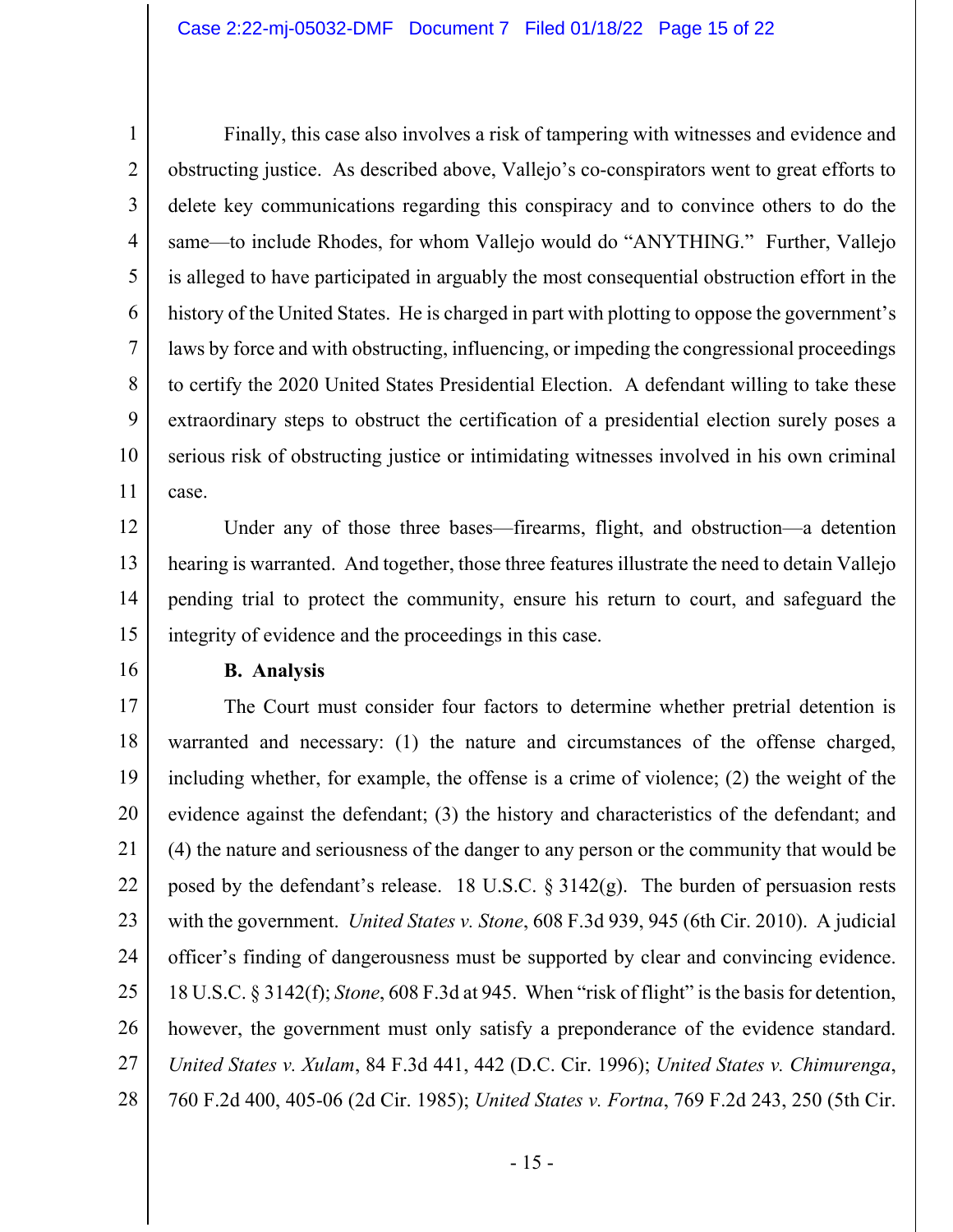1985); *United States v. Orta*, 760 F.2d 887, 891 (8th Cir. 1985); *United States v. Motamedi*, 767 F.2d 1403, 1406 (9th Cir. 1985). An analysis of these four factors weighs heavily in favor of Vallejo's detention given the clear and convincing evidence that he presents a particular danger to the community as well as the preponderance of evidence that he poses a serious risk of flight and of obstructing justice.

6

1

2

3

4

5

### **1. Vallejo's Criminal Activity was Extreme and Serious**

7 8 9 10 11 12 13 14 15 16 17 18 19 20 21 22 23 A grand jury has found probable cause to charge Vallejo with participating in a conspiracy to forcibly oppose the lawful transfer of presidential power in the United States. It is difficult to imagine conduct that poses a graver risk to our society than one targeted at undermining the laws and procedures at the heart of our democratic process—and doing so with force. *See United States v. Munchel*, 991 F.3d 1273, 1283 (D.C. Cir. 2021) ("[T]o order a defendant preventatively detained, a court must identify an articulable threat posed by the defendant to an individual or the community. The threat need not be of physical violence, and may extend to 'non-physical harms such as corrupting a union.'") (quoting *United States v. King*, 849 F.2d 485, 487 n.2 (11th Cir. 1988)). As described in greater detail above and in the indictment, Vallejo volunteered to participate; he drove thousands of miles across the country with firearms, ammunition, and equipment; he participated in planning meetings and chats on encrypted messaging applications; he made clear on the morning of January 6 that he was willing and prepared to do more than "taunt" and engage in a "guerilla war"; he prepared to quickly transport firearms and gear to co-conspirators on the ground who were, at that time, attacking the Capitol; and he continued the mission before the dust had even settled by "probing" the Capitol and conducting "Recon" on January 7. This factor weighs in favor of detention.

- 24
- 25
- 26
- 27
- 28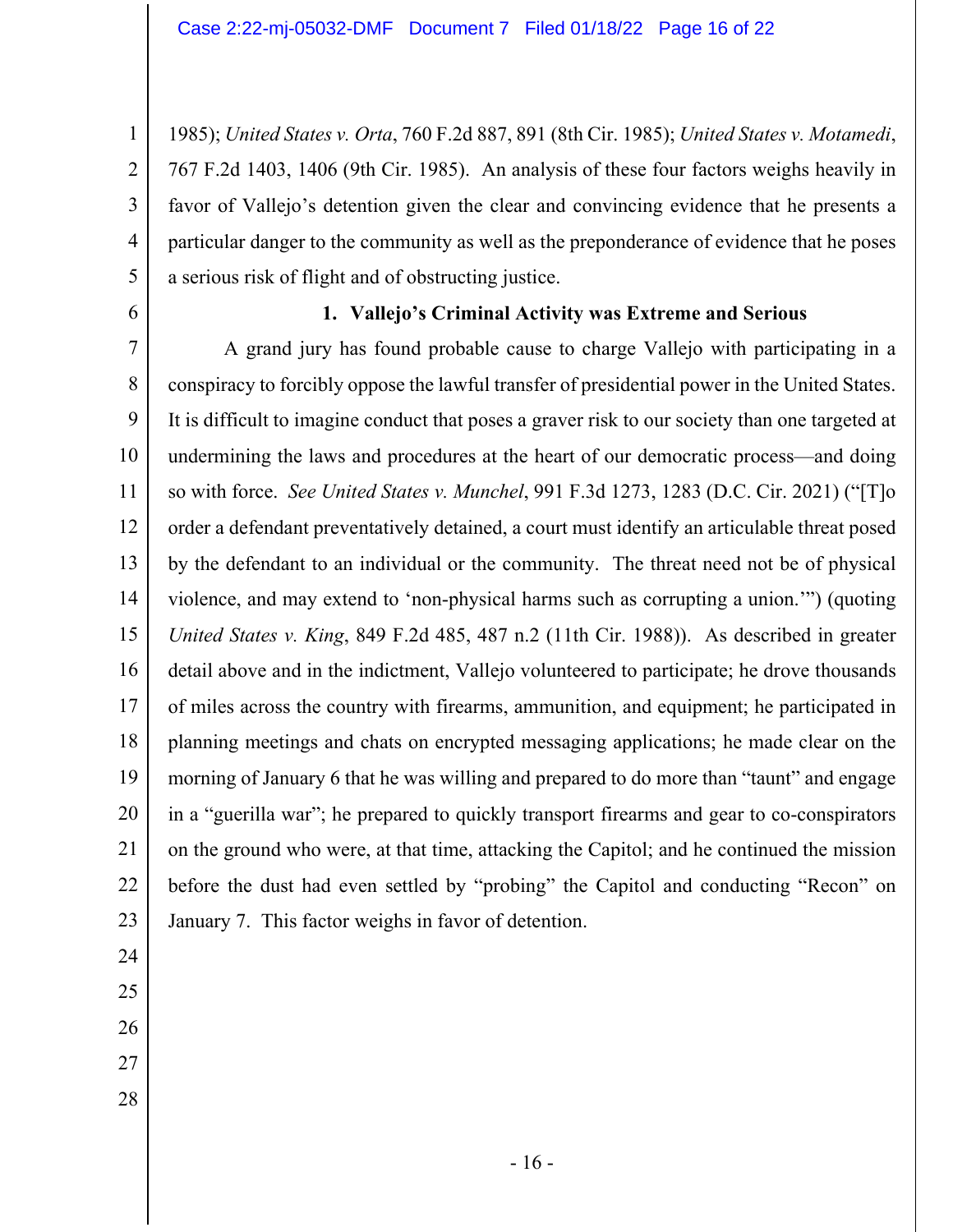3

4

5

6

7

8

## **2. The Weight of the Evidence Against Vallejo is Strong[5](#page-16-0)**

Vallejo's dangerousness is chronicled in his written and recorded communications; corroborated by his conduct before, during, and after January 6; buttressed by his obstruction efforts; and reinforced by the indisputable success of his and his coconspirators' plot where, most alarmingly, dozens of Oath Keepers gathered in the Washington area on January 6 to participate in an attack on the Capitol featuring two military-style stacks and an armed QRF that he participated in, which forced the Certification of a presidential election to be delayed.

9 10 11 12 13 14 15 16 17 18 19 20 21 Vallejo's actions and words speak for themselves. His electronic and recorded communications show he was an active participant in the seditious conspiracy, willing and able to penetrate Washington, D.C., with an arsenal of firepower and equipment to arm his fellow co-conspirators to stop the transfer of power. Casting the struggle for control of the White House in existential terms—repeatedly using terms like "WAR" and "guerilla war" to describe the path forward—Vallejo emphasized that he and his co-conspirators may have no choice but to take up arms to stop the next administration from taking power. Then he traveled across the country to the Washington, D.C., metropolitan area, with firearms and ammunition and wheeled multiple large bins of equipment into the QRF hotel, ready to take matters into his own hands. And, on January 6, Vallejo actively sought to join his coconspirators' attack on the Capitol and did in fact support it: when his co-conspirators breached the Capitol, pivotal moments in the January 6 attack, they did so knowing they had Vallejo and other QRF teams supporting them just across the river with an arsenal.

- 22
- 23
- 24
- 25 26
- 27

<span id="page-16-0"></span>28

Vallejo did not stop there. On the night of the attack, Vallejo was not deterred by

the law enforcement presence or violence that marred the day, but rather he told his co-

conspirators he was ready "to *do it again*." Shortly after the Congressional proceedings

finally concluded in the early morning hours of January 7, Vallejo was already probing

 $5$  "This factor goes to the weight of the evidence of dangerousness, not the weight of the evidence of the defendant's guilt." *Stone*, 608 F.3d at 948 (citation omitted).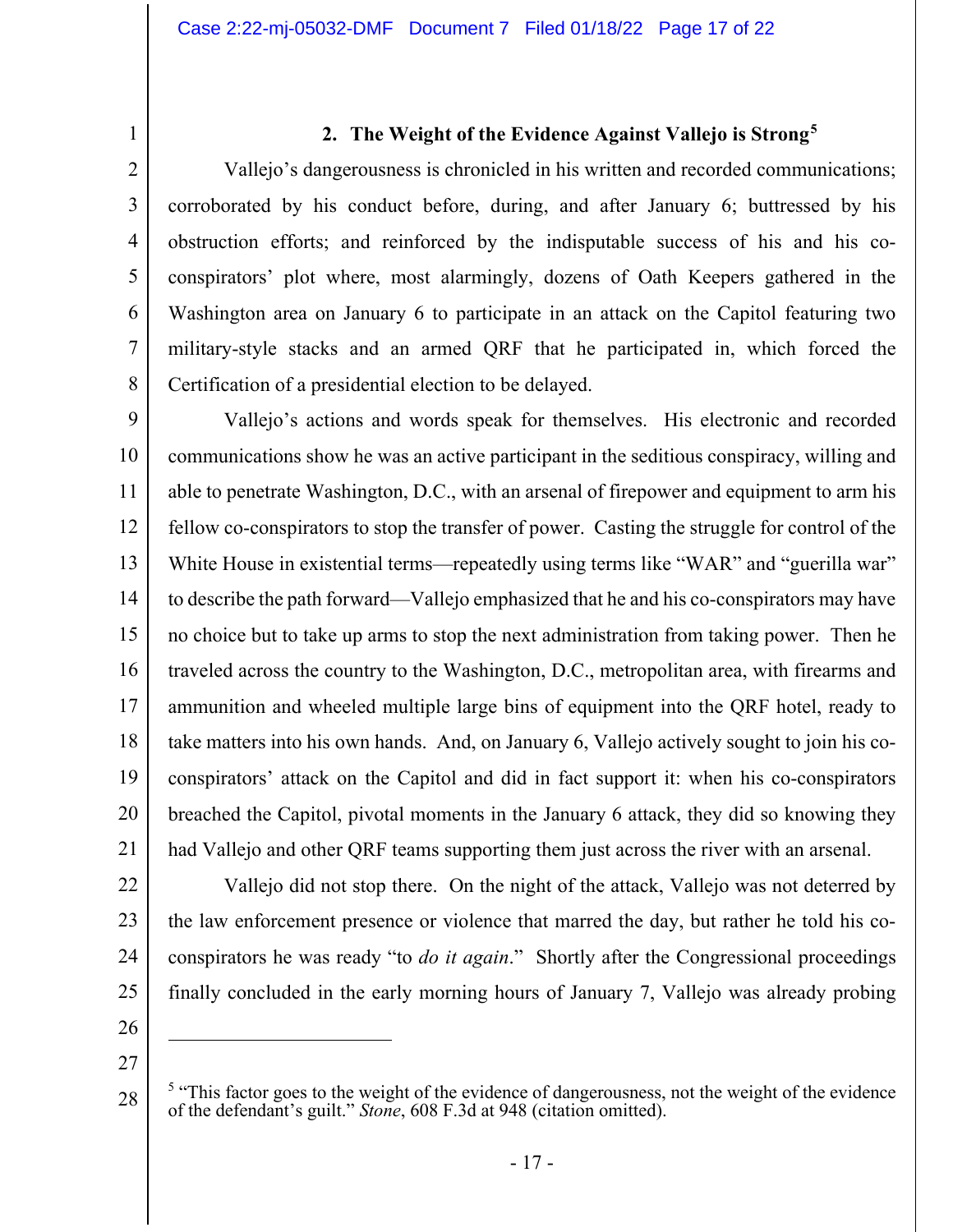#### Case 2:22-mj-05032-DMF Document 7 Filed 01/18/22 Page 18 of 22

defenses and conducting reconnaissance around the Capitol to report back to Rhodes and his co-conspirators. Indeed, Vallejo was prepared for a prolonged attack with a months' worth of food and was already targeting the next constitutional benchmark of January 20, Inauguration Day: "We have only [begun] to fight! … After Action Reports' will be dated 1/21/21." Vallejo was prepared to use force to stop this country's presidential transfer. There is no reasonable basis to believe this defendant would abide by any conditions of release.

8 9 10 11 12 13 14 15 16 17 18 19 20 Vallejo displayed a willingness to continue his criminal activity and loyalty to Rhodes after January 6. Within a week of the attack, Vallejo was already trying to learn next steps and to reconnect with Rhodes in Texas, where Rhodes had begun amassing other co-conspirators and thousands of dollars of firearms and tactical equipment. Vallejo told his commander and the leader of the co-conspirators' attack on the Capitol that he was on call and at Rhodes's service if he needed "ANYTHING," displaying a continued willingness to engage in dangerous, illegal behavior. Meanwhile, Rhodes continued to encourage his followers to forcibly oppose the government—on January 28, for example, Rhodes appeared on the "Infowars" program and told listeners they need to treat the Biden Administration as an "occupying enemy force." Far from disavowing Rhodes or any intentions to forcefully oppose the United States, Vallejo messaged Rhodes as late as March 2021 agreeing to join a new Signal group chat and confirming to Rhodes that he understood the importance of secure communications.

21 22 23 24 There is overwhelming evidence that Vallejo participated in a plot to oppose by force the execution of the laws of the United States and that he possesses the willingness and capacity to continue to engage in criminal conduct. Under these circumstances, only pretrial detention can protect the community from the danger Vallejo poses.

25

1

2

3

4

5

6

7

#### **3. History and Characteristics of Vallejo**

26 27 28 Vallejo's history and characteristics animate the conclusions drawn from the facts above. Vallejo, who previously served in the United States Army, used his military training to participate in an attack on our core democratic traditions. Nothing in his post-January 6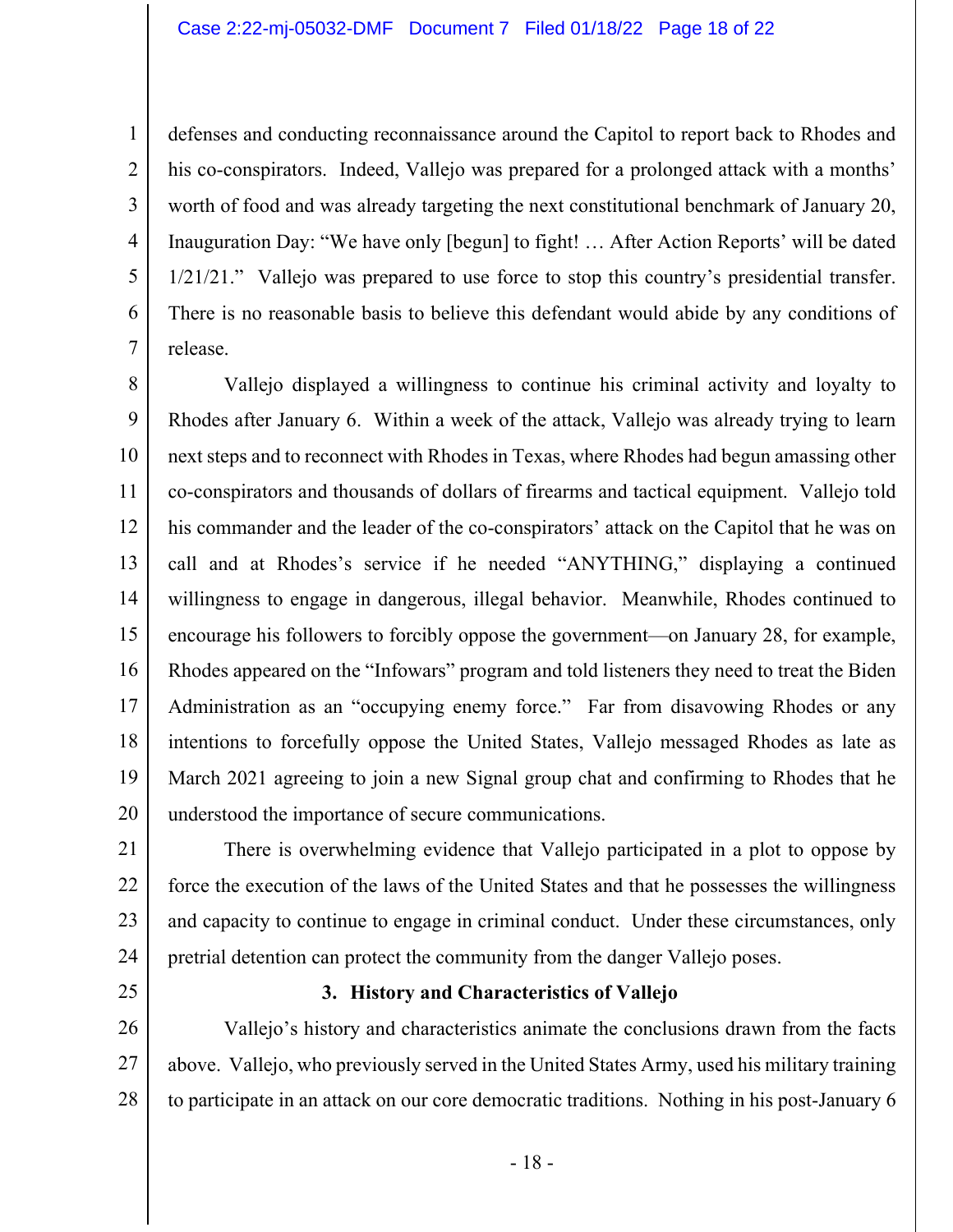statements or conduct suggest he would refrain from doing it again if he felt his vision of what is necessary was threatened. In fact, he said so himself on the night of January 6, in the hopes his co-conspirators would join him through the Inauguration. There is every reason to credit Vallejo's own words and deeds and fear that he would plan additional violence if not detained.

6 7 8 9 10 11 12 13 14 Vallejo's social media posts up to just this week only accentuate that concern. He continues to threaten to use firearms against authority when he disagrees with that authority, recently messaging that he would "DIE first" before accepting any vaccines related to the ongoing pandemic and "only when I run out of AMMUNITION!" And, as recently as this week, Vallejo continued to operate as if what he and his co-conspirators did was not unlawful or dangerous, calling the Capitol attack a "peaceful protest" and referring to the 2020 Presidential Election as the "real insurrection." Vallejo's ongoing willingness and capacity to use firearms on authorities with which he disagrees establishes that no release condition can ensure the safety of the community.

15

1

2

3

4

5

16

## **4. Vallejo's Danger to the Community and Risk of Flight and Obstruction if Released**

17 18 19 20 21 22 23 24 25 26 27 28 Finally, Vallejo is a danger to the community and presents a risk of flight and obstruction of justice. He participated in a conspiracy to oppose by force the lawful transfer of presidential power and an attack on the United States Capitol in furtherance of this plot. Moreover, Vallejo supported his co-conspirators' attack on the Capitol by serving as an armed QRF standing ready at a moment's notice to ferry an arsenal of firearms into their hands. That Vallejo's co-conspirators did not activate him on January 6 does not mitigate his dangerousness. Vallejo traveled across the country and staged himself near the congressional proceedings ready to transport firearms and equipment into the nation's capital. That is what makes him a danger. And there is no evidence that he has renounced violence or that he no longer believes in the necessity of guerilla warfare after January 6 ("We'll be back to 6am to do it again," and retweeting this month, "The real Insurrection happened in the wee hours of January 4, 2020"). That is what makes him a danger *today*.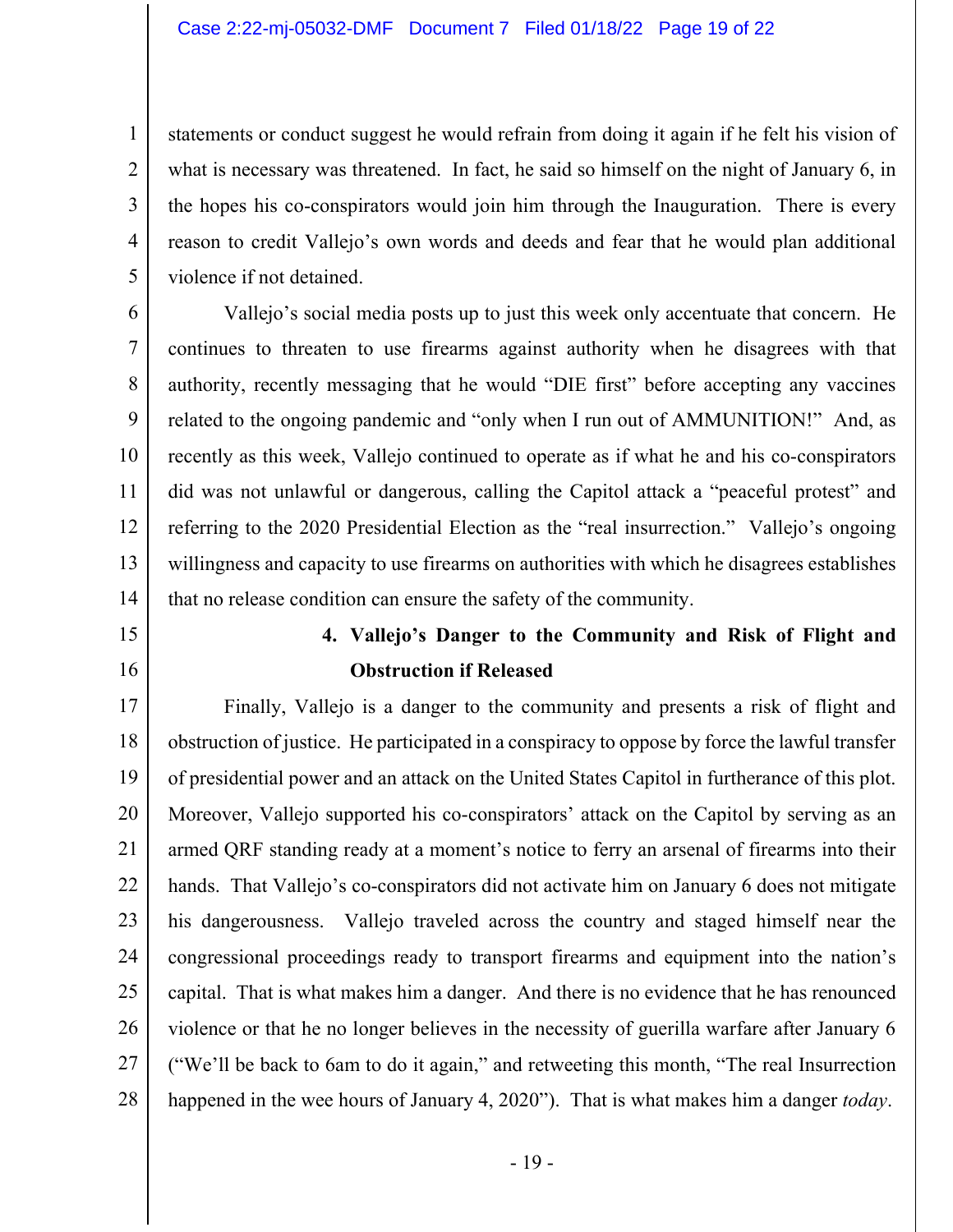Similarly, the evidence and seriousness of the charged offenses give Vallejo every incentive to flee and avoid prosecution. And inherent in his alleged actions is his willingness to obstruct formal proceedings that he opposes, including a presidential election, so there is no reason to believe the defendant will treat his criminal case differently. His words were deliberate, his deeds were calculated, and his intent was criminal, dangerous, and obstructive.

**IV. Conclusion**

8 9 10 11 12 13 14 15 A grand jury has found probable cause to believe that Vallejo participated in a plot to oppose by force the execution of the laws governing the transfer of presidential power including an attack on the Congress while it reviewed the election results. In so doing, Vallejo showed a contempt for the laws and Constitution of this country that make it impossible to trust that he would comply with any conditions fashioned by this Court for his release. Vallejo must be detained pending trial to protect the safety of the community, ensure his return to court, and safeguard the integrity of the evidence and proceedings in this case.

16

18

19

20

21

22

23

24

25

26

27

28

1

2

3

4

5

6

7

17 Respectfully submitted this January 19, 2022.

> MATTHEW M. GRAVES United States Attorney District of Columbia

By: Troy A. Edwards, Jr. Assistant United States Attorney N.Y. Bar No. 5453741 Ahmed M. Baset Jeffrey S. Nestler Kathryn Rakoczy Assistant United States Attorneys Louis Manzo Special Assistant United States Attorney U.S. Attorney's Office, D.C. 555 4th Street, N.W. Washington, D.C. 20530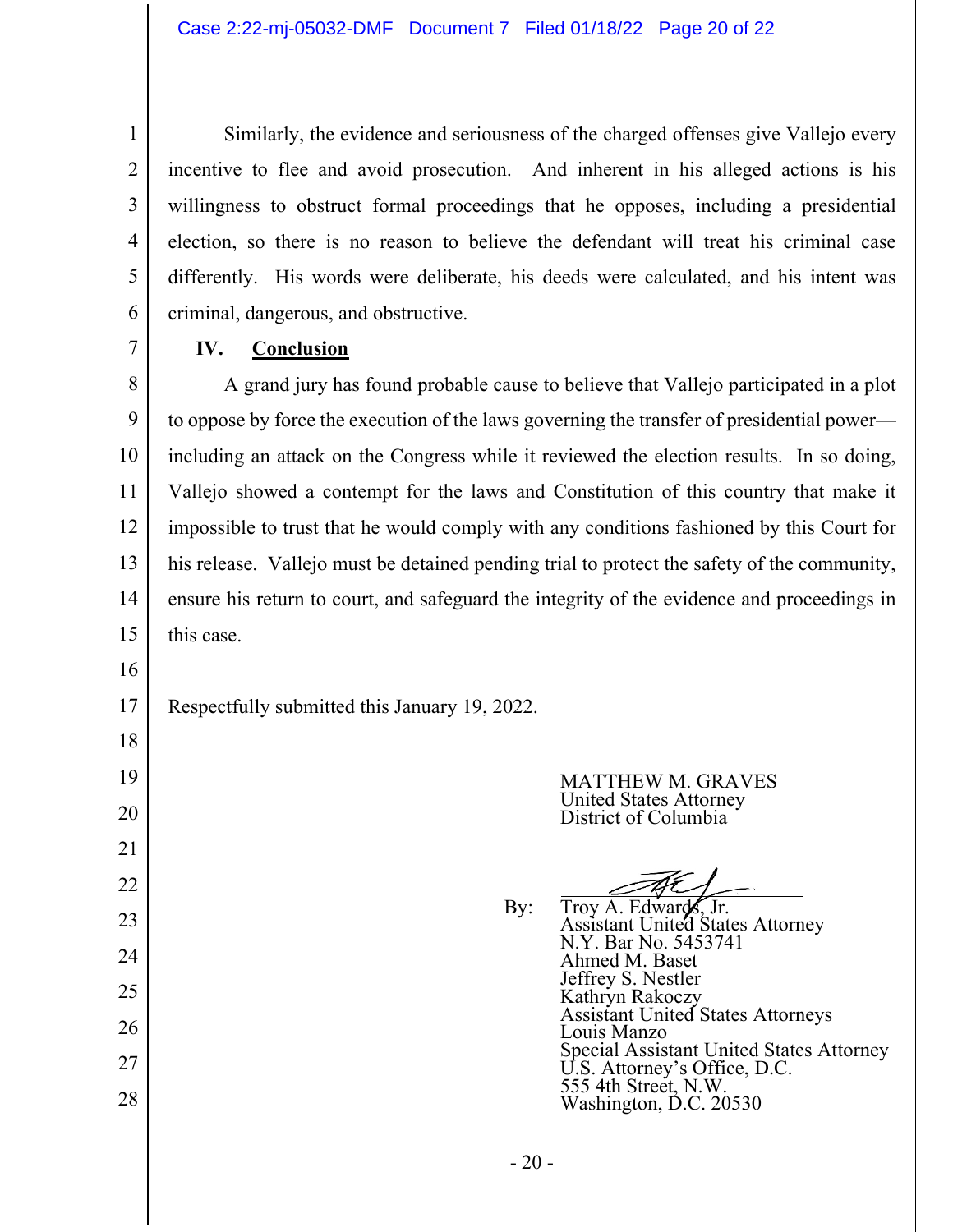|                     | Case 2:22-mj-05032-DMF  Document 7  Filed 01/18/22  Page 21 of 22 |  |                                                                                                                                                                                                         |
|---------------------|-------------------------------------------------------------------|--|---------------------------------------------------------------------------------------------------------------------------------------------------------------------------------------------------------|
|                     |                                                                   |  |                                                                                                                                                                                                         |
| $\mathbf{1}$        |                                                                   |  | /s/ Alexandra Hughes<br>Alexandra Hughes<br>Justin Sher<br>Trial Attorneys<br>National Security Division<br>United States Department of Justice<br>950 Pennsylvania Avenue<br>NW Washington, D.C. 20004 |
| $\overline{2}$      |                                                                   |  |                                                                                                                                                                                                         |
| 3<br>$\overline{4}$ |                                                                   |  |                                                                                                                                                                                                         |
| 5                   |                                                                   |  |                                                                                                                                                                                                         |
| 6                   |                                                                   |  |                                                                                                                                                                                                         |
| 7                   |                                                                   |  |                                                                                                                                                                                                         |
| 8                   |                                                                   |  |                                                                                                                                                                                                         |
| 9                   |                                                                   |  |                                                                                                                                                                                                         |
| 10                  |                                                                   |  |                                                                                                                                                                                                         |
| 11                  |                                                                   |  |                                                                                                                                                                                                         |
| 12                  |                                                                   |  |                                                                                                                                                                                                         |
| 13                  |                                                                   |  |                                                                                                                                                                                                         |
| 14                  |                                                                   |  |                                                                                                                                                                                                         |
| 15                  |                                                                   |  |                                                                                                                                                                                                         |
| 16                  |                                                                   |  |                                                                                                                                                                                                         |
| $17\,$              |                                                                   |  |                                                                                                                                                                                                         |
| 18                  |                                                                   |  |                                                                                                                                                                                                         |
| 19                  |                                                                   |  |                                                                                                                                                                                                         |
| $20\,$              |                                                                   |  |                                                                                                                                                                                                         |
| $21\,$              |                                                                   |  |                                                                                                                                                                                                         |
| 22<br>23            |                                                                   |  |                                                                                                                                                                                                         |
| 24                  |                                                                   |  |                                                                                                                                                                                                         |
| 25                  |                                                                   |  |                                                                                                                                                                                                         |
| 26                  |                                                                   |  |                                                                                                                                                                                                         |
| 27                  |                                                                   |  |                                                                                                                                                                                                         |
| 28                  |                                                                   |  |                                                                                                                                                                                                         |
|                     |                                                                   |  |                                                                                                                                                                                                         |